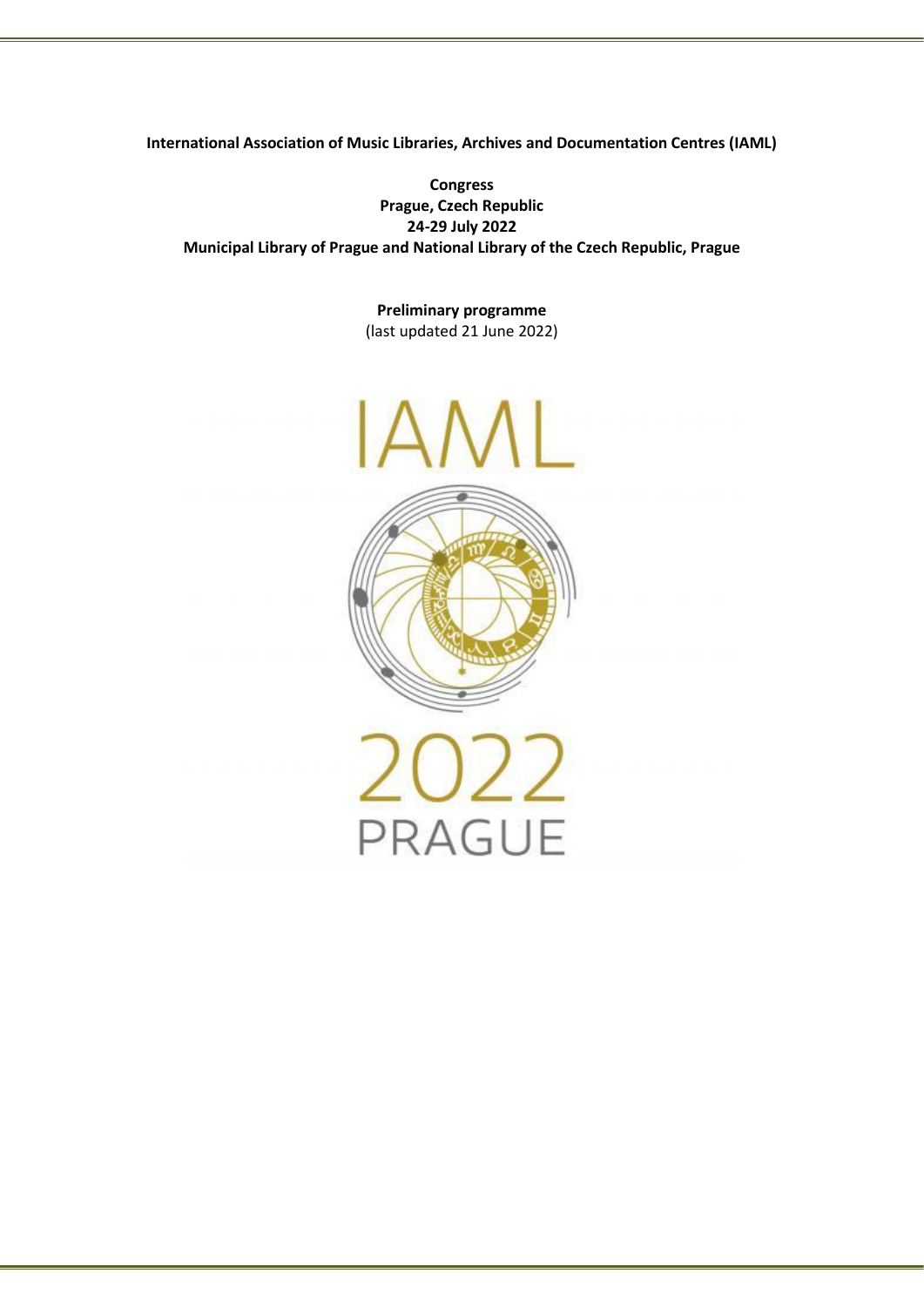#### **SUNDAY, 24 JULY**

# **9.00–16.00**

## **IAML Board meeting**

Board members only

#### **14:00–19:00**

**Municipal Library Registration**

### **17.30–18.30**

## **The IAML Board welcomes first-time attendees**

An introductory session for those attending their first IAML Congress

**19.00**

**National Library Opening ceremony and reception**

#### **MONDAY, 25 JULY**

### **9.00–10.30**

**Opening session**

**"The Big Four" thirty years after the Velvet Revolution: research institutes, publishing projects, and the works of Smetana, Dvořák, Janáček, and Martinů**

Presented by the Organizing Committee

Welcome: **Pia Shekhter** (IAML President, Gothenburg University)

Chair: **Aleš Březina** (Bohuslav Martinů Institute, Prague)

**Sandra Bergmannová** (National Museum - Bedřich Smetana Museum, Prague) **Veronika Vejvodová** (National Museum - Antonín Dvořák Museum, Prague) **Aleš Březina** (Bohuslav Martinů Institute, Prague) **Ondřej Pivoda** (Moravian Muzeum Brno) **Eva Velická** (Bärenreiter, Prague)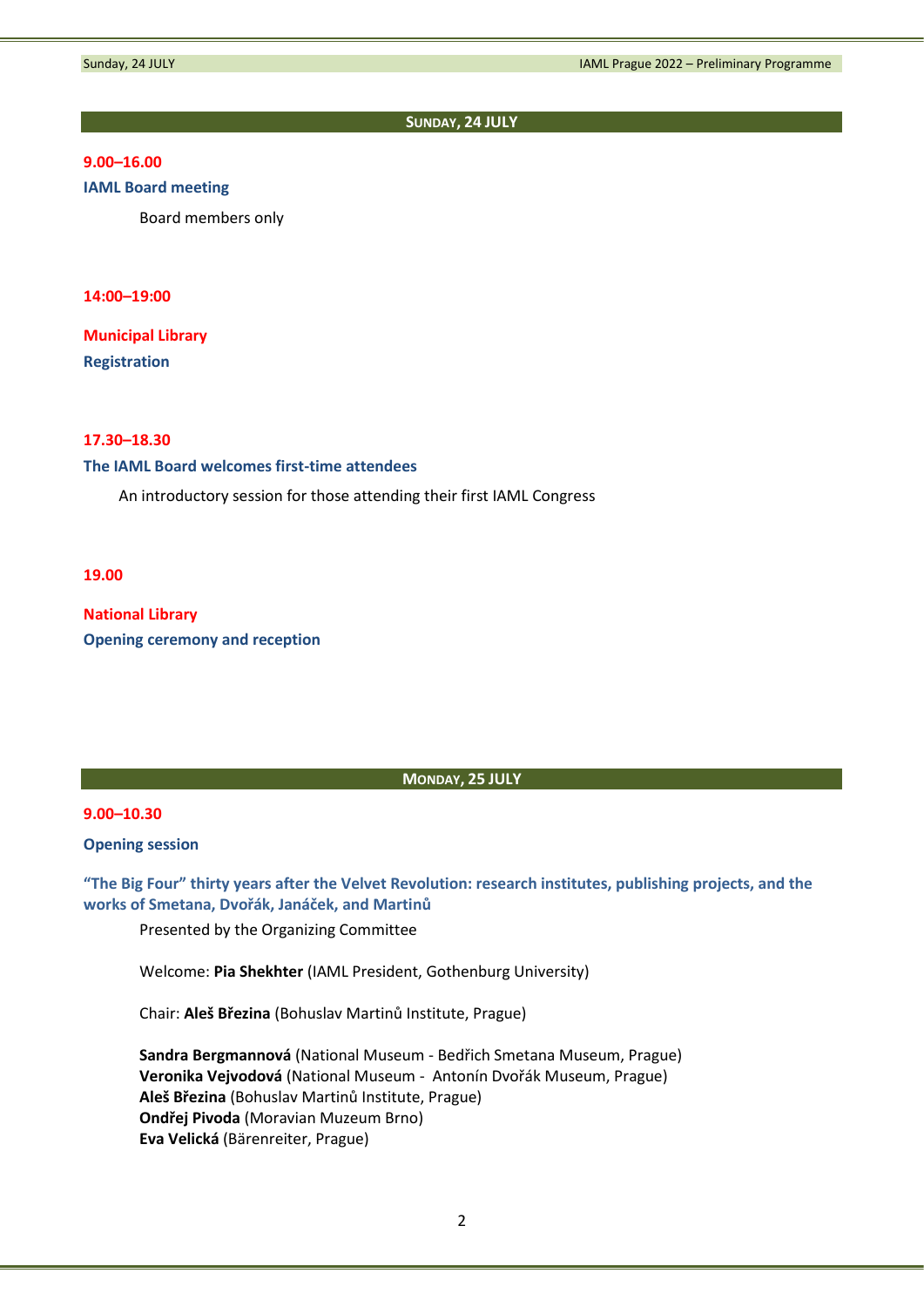#### **10.30–11.00**

#### **Tea and coffee**

Coffee corner for mentees and mentors

#### **11.00-12.30**

#### **Music Librarianship: build a bridge for your audience**

Presented by the Public Libraries Section

Chair: **Blanka Ellederová** (Municipal Library of Prague)

**Alena Bittmarová** (Staturární město Ostrava) The partnership between the library and culture: the unique collaboration between Library of the City of Ostrava and cultural institutions of Ostrava

**Jitka Málková** (Jiří Mahen Library, Brno)) MUSIC LIBRARY - cooperation is welcome

**Jenny van Kampen** (ZB Bibliotheek van Zeeland, Middelburg) Where have all the CDs gone?' Or what we can learn from a customer survey in the ZB Public Library.

# **11.00-12.30**

#### **Bibliography in changing times: watermarks, historical music data and new sources in the 21st Century**

Presented by the Bibliography Section

Chair: **Stefan Engl** (Wienbibliothek im Rathaus, Vienna)

**Veronika Giglberger** (Bavarian State Library, München) and **Bernhard Lutz** (Bavarian State Library, München)

Early music manuscripts of the Staats- und Stadtbibliothek Augsburg: online cataloguing, digitisation and watermark thermography

**Katrin Bicher** (Sächsische Landesbibliothek - Staats- und Universitätsbibliothek Dresden) and **Matthias Richter** (Sächsische Landesbibliothek - Staats- und Universitätsbibliothek Dresden) Historical music business data as basis for research on taste formation and canonization processes a cooperative digital musicological project by the Saxon State Library Dresden and the University of Music and Theatre Leipzig

**Matthias J. Pernerstorfer** (Don Juan Archiv, Vienna) Music in theatre almanacs and journals

# **11.00-12.30**

**Archives of composers and musicians: access and preservation challenges**

Presented by the Forum of Sections

Chair: **Richard Chesser** (British Library)

**Martina Rebmann** (Staatsbibliothek zu Berlin - PK, Berlin) A baton for the library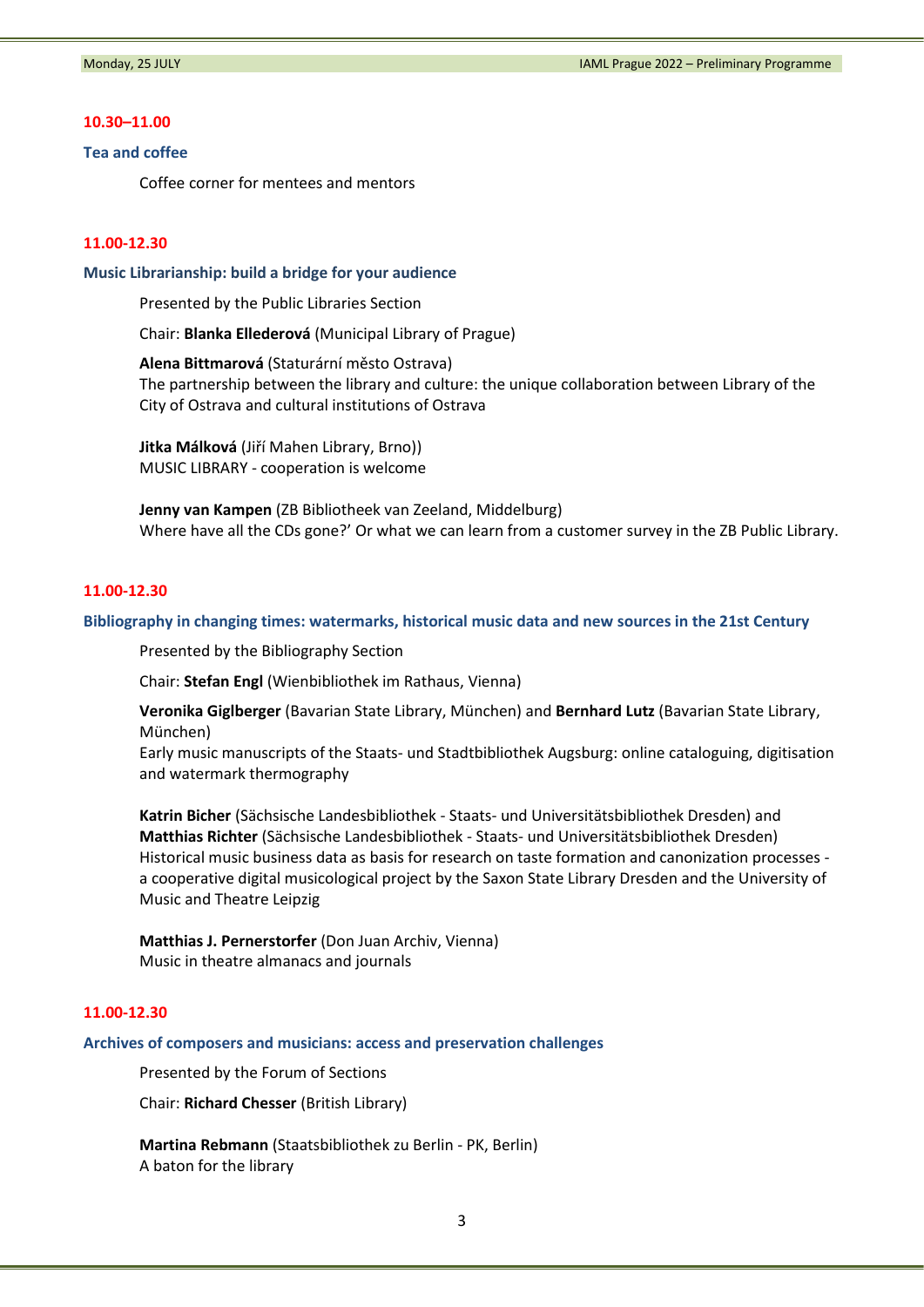**Satoko Nasu** (Université de Meijigakuin, Tokyo) Le Fonds Yoritsuné Matsudaïra

**Toomas Schvak** (Arvo Pärt Centre, Laulasmaa) From private to public: the personal library of composer Arvo Pärt at the Arvo Pärt Centre

## **11.00-12.30**

#### **Membership Committee**

**Working meeting (online only)**

Chair: **JeongYoun Chang** (Korea National University of Arts, Seoul)

#### **12.30-14.00**

**Lunch**

### **14.00-15.30**

#### **Keeping scores on copyright changes**

Presented by the Archives and Music Documentation Centres Section

Chair: **Jaska Järvilehto** (Finnish Broadcasting Company Yle, Helsinki)

**Henrik Summanen** (DIGISAM, Swedish National Heritage Board) Copyright and archives in a digital society

**Kathleen DeLaurenti** (Peabody Institute, John Hopkins University, Baltimore) Recent changes in US copyright: Music Modernization Act and how it affects archives

Panel discussion

### **14.00-15.30**

## **Documenting musical sources and collections: recent developments**

Presented by the Forum of Sections

Chair: **Balázs Mikusi** (RISM Editorial Center, Frankfurt am Main)

**Aris Bazmadelis** (Aristotle University of Thessaloniki, Thessaloniki), **Maria Aslanidi** (Ionian University, Corfu), and **Arsinoi Ioannidou** (Greek RISM Office) Project Group on RISM Series C: deliverables. An instruction manual for institutional authority records in MUSCAT

**Miriam Das Lehotská** (Slowakisches Nationalmuseum-Musikmuseum, Bratislava) Verarbeitung und Bereitstellung musikhistorischer Quellen aus der Slowakei in Kooperation mit dem RISM-Projekt

**Tomasz Górny** (University of Warsaw, Warsaw) The relocations of library collections in Post-WWII Poland – a new manuscript of J. S. Bach's *Das Wohltemperierte Clavier I*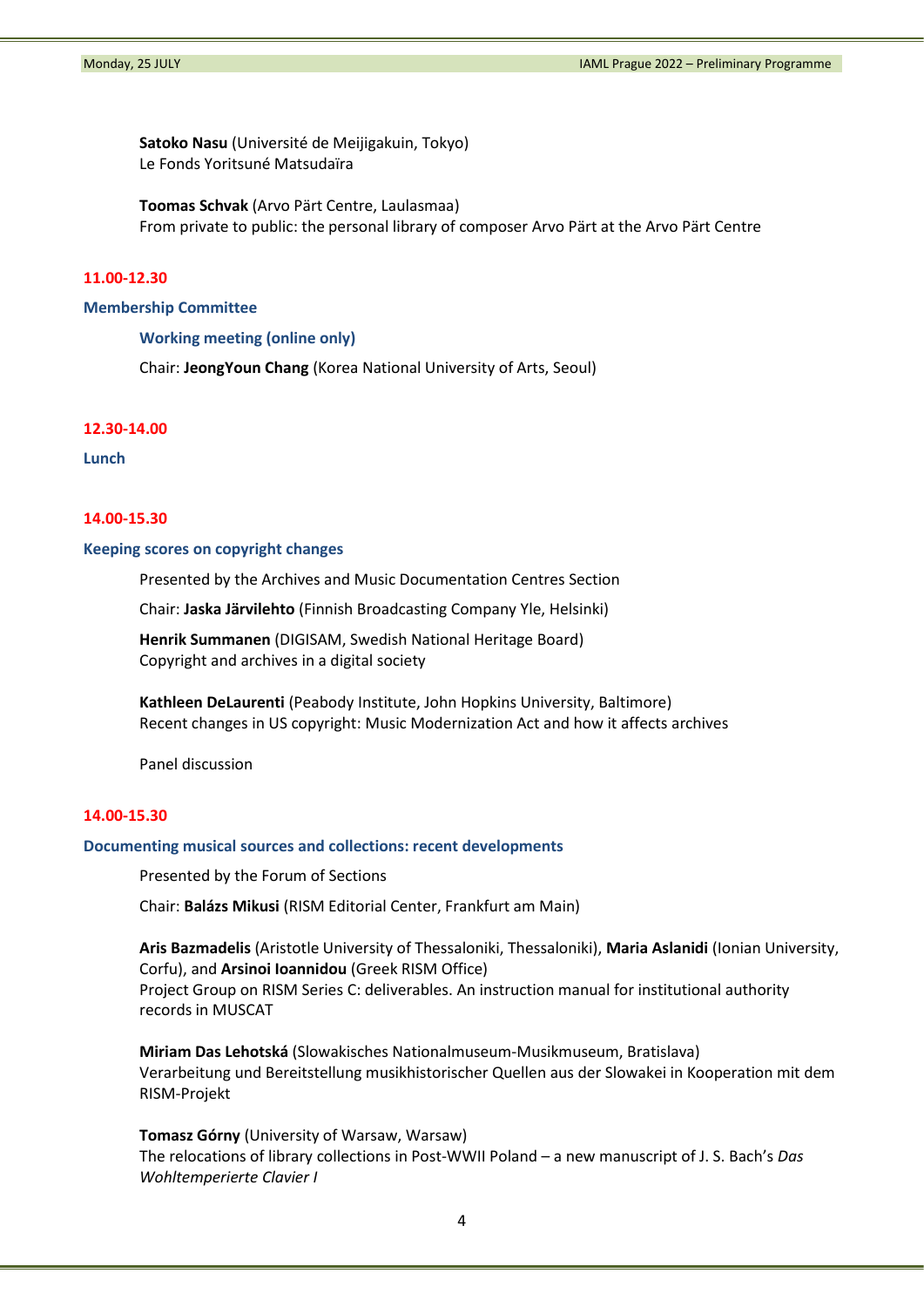#### **14.00-15.30**

### **Digitisation projects**

Presented by the Forum of Sections

Chair: **Houman Behzadi** (McGill University, Montréal)

**Raymond Heigemeir** (Stanford University) Digitizing rare music manuscripts at Stanford: a progress report

**Kayleigh Ferguson** (Maynooth University) A case for enhanced access to music sources: digitisation and metadata in the Russell Library, Ireland

**Roland Pfeiffer** (University Library Basel) The Basilean music collection of Lucas Sarasin (1730-1802): an early example of 'bourgeois' manuscript collecting revisited in a new digital format

#### **14.00-15.30**

#### **Advocacy Committee**

**Working meeting (open)**

Chair: **Anna Pensaert** (Cambridge University Library, Cambridge)

# **15.30-16.00**

**Tea and coffee**

#### **16.00-17.30**

#### **Fixing a hole: re-imagining day-to-day processes and policy**

Presented by the Service and Training Section

Chair: **Katherine Penner** (University of Manitoba)

**Joseph Hafner**, **Megan Chellew**, **Maryvon Côté** and **Andrew Senior** (McGill University, Montréal) New model of work: McGill's hybrid shared office experiment

**Claire Kidwell** (Trinity Laban Conservatoire of Music and Dance, London) Reprographics, reluctance and risk: library copying of scores for users

### **16.00-17.30**

#### **Producing, selling, and archiving sound recordings in the Czech Republic and Croatia**

Presented by the Audio-Visual Materials Section

Chair: **Zane Grosa** (National Library of Latvia, Riga)

**Zeljka Radovinovic** (University of Zagreb Academy of Music Library) Czech and Croatia – cooperation on early production of recorded sound

**Michal Studničný** (National museum - Czech museum of Music, Prague) and **Martin Mejzr** (National museum, Prague)

The beginnings of the Czech phonograph market after 1900, focusing on selected Prague retailers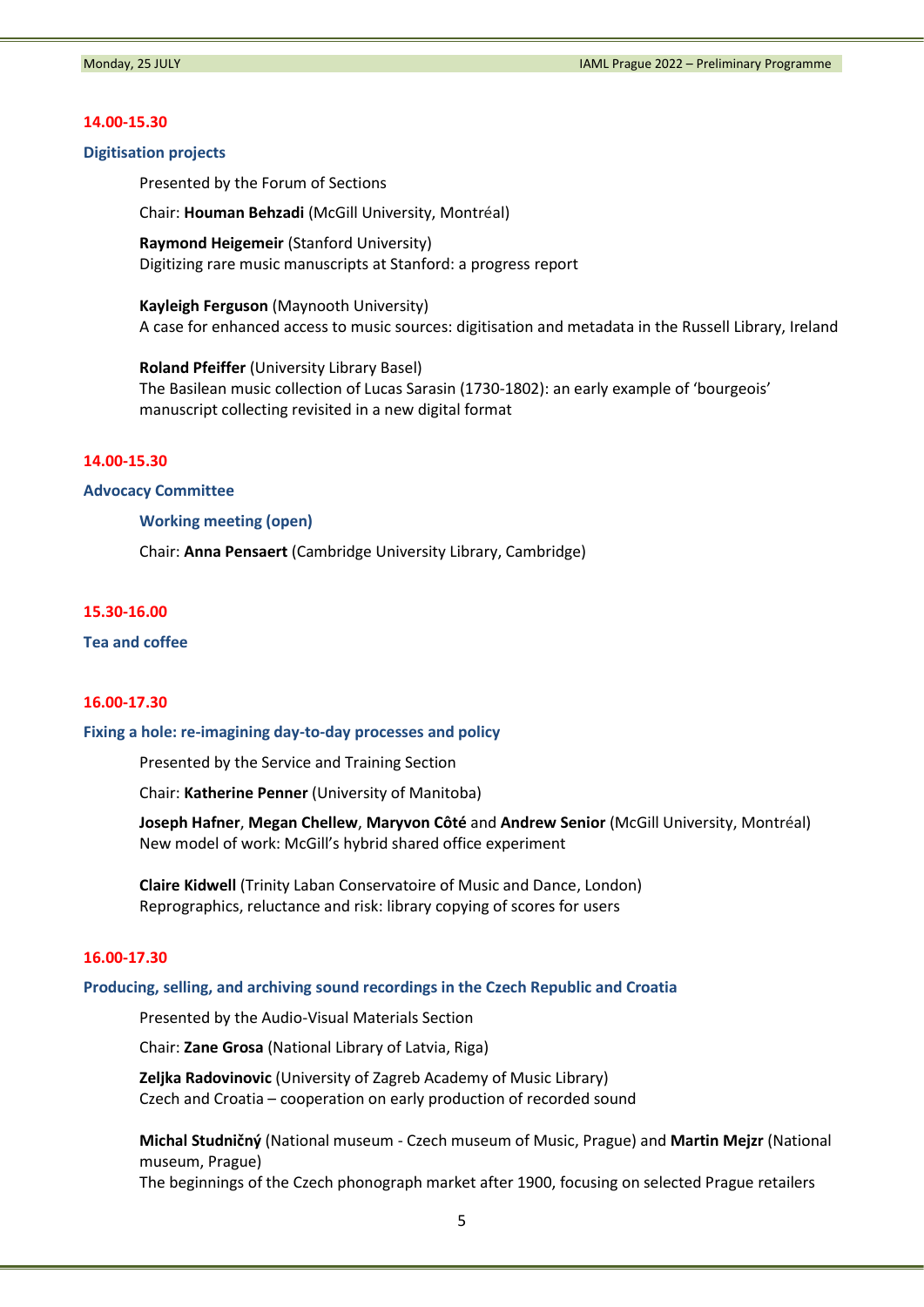**Iva Horová** (National Library of Technology, Prague) and **Filip Šír** (National Museum, Prague) The establishment of the Czech(oslovak) National Sound Archive: ideas and efforts

# **16.00-17.30**

### **Music encoding and annotations**

Presented by the Forum of Sections

Chair: **Kimmy Szeto** (Baruch College, City University of New York)

**David Rizo** (Universidad de Alicante and Instituto Superior de Enseñanzas Artísticas de la Comunidad Valenciana), **Teresa Delgado** (Asociación Española de Documentación Musical), **Jorge Calvo** (Universidad de Alicante), **Antonio Madueño** (Universidad de Alicante), and **Patricia García-Iasci** (Universidad de Salamanca)

Speeding-up the encoding of mensural collections from Spanish libraries

**Kevin R. Page** (University of Oxford, Oxford, **Andrew Hankinson** (RISM Digital Center, Bern), **David Lewis** (University of Oxcord), **Elisabete Shibata** (Beethoven-Haus Bonn) and **Mark Saccomano** (Paderborn University)

Beethoven in the House: annotating digital sources to contextualise musicology studies

# **16.00-17.30**

# **Outreach Committee**

**Working meeting (open: online only)**

Chair: **Janneka Guise** (University of Toronto)

# **16.00-17.30**

**Study Group on Access to Performance Ephemera**

# **Working meeting (open)**

Chair: **Katharine Hogg** (Gerald Coke Handel Collection, London)

# **18.00 - 22:00**

**Exhibition and Concert in National Museum**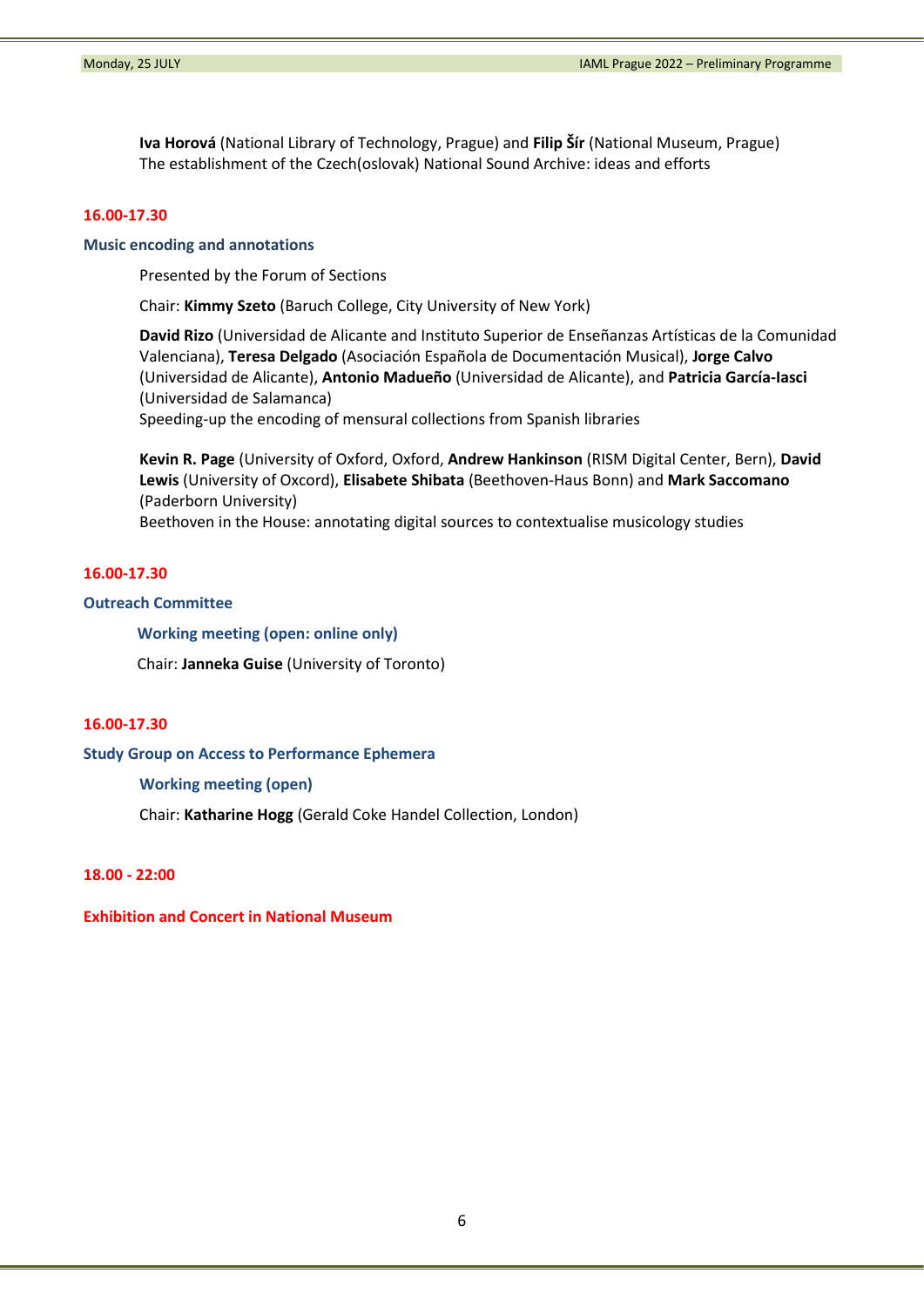#### **TUESDAY, 26 JULY**

### **9.00-10.30**

#### **Open linked data repository platforms for libraries**

Presented by the Cataloguing and Metadata Section

Chair: **Christopher Holden** (Library of Congress, Washington D.C.)

**Elections**

Open discussion

**Eric van Balkum** (Stichting Omroep Muziek, Hilversum) Podiumkunst.net: connecting music and other performing arts collections with the RDA ontology

**Kimmy Szeto** (Baruch College, City University of New York) Data modeling for medium of performance on open linked data platforms

**Christopher Holden** (Library of Congress, Washington D.C.) Wikidata and linked open data for music vocabularies

# **9.00-10.30**

# **Music under Nazi control**

Presented by the Forum of Sections

Chair: **Jim Cassaro** (University of Pittsburgh)

**Matthew Vest** (University of California Los Angeles) Viktor Ullmann and Ernst Bachrich: music self-publishing during Nazi control

**Armin Brinzing** (Internationale Stiftung Mozarteum, Salzburg) A Mozart library in Nazi Germany

**Maristella Feustle** (University of North Texas, Denton) and **Filip Šír** (National Museum, Czech Republic, Prague) Musical resistance: Czech comedy duo Voskovec and Werich's long-distance defiance of Nazi aggression

#### **9.00-10.30**

#### **New critical editions: issues of editing and promotion**

Presented by the Forum of Sections

Chair: **Sandi-Jo Malmon** (Harvard University)

**Rima Povilioniene** (Lithuanian Academy of Music and Theater, Vilnius) Digital documentation and critical edition of Čiurlionis's piano works: vision of interactive database

**Veronika Vejvodová** (National Museum, Czech Museum of Music, Antonín Dvořák Museum, Prague) Antonín Dvořák's songs: editorial challenges

**Natálie Krátká** (Bohuslav Martinu Institute, Prague) and **Aleš Březina** (Bohuslav Martinu Institute, Prague)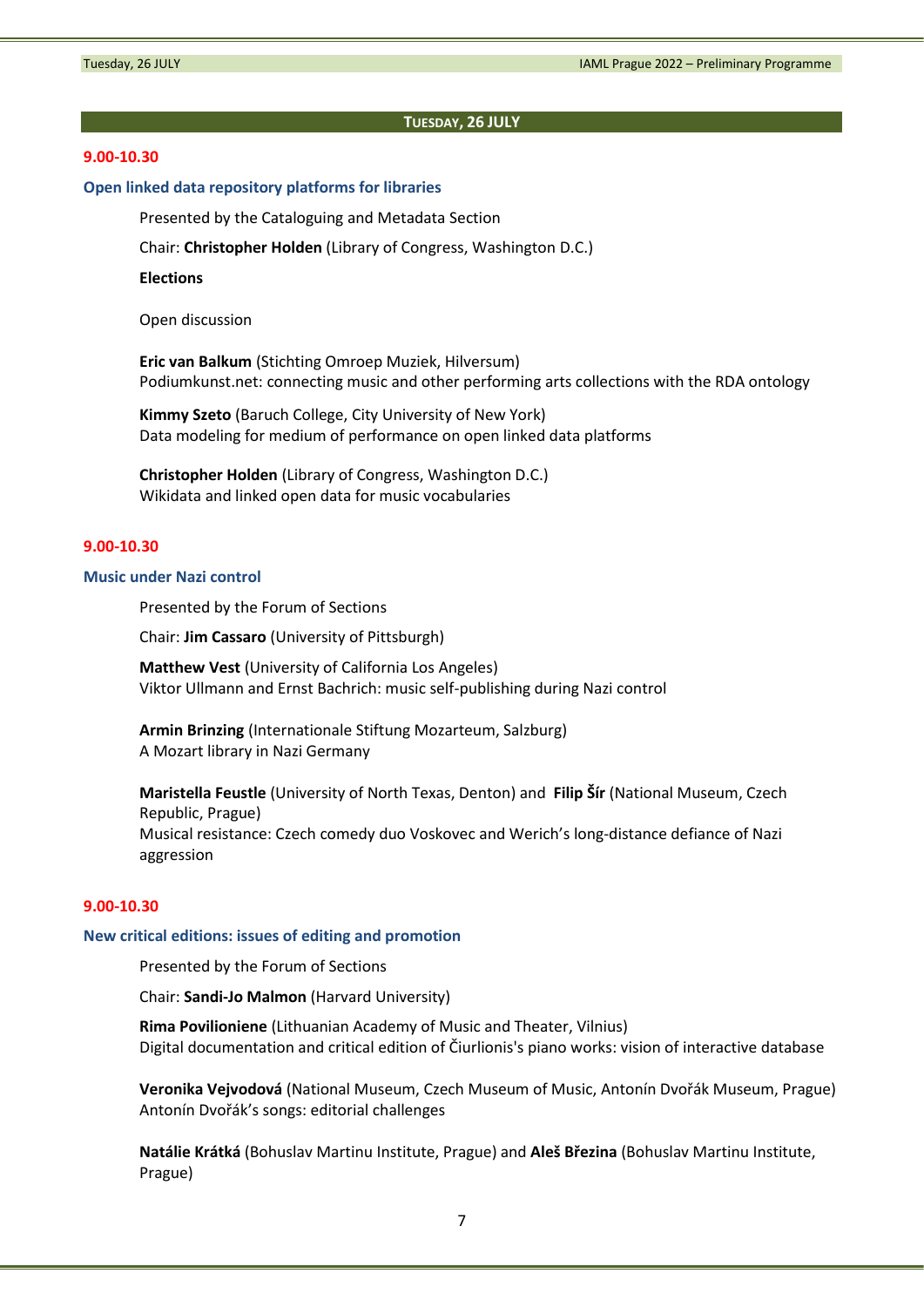To make a real theatre: preparation of a monograph on the Bohuslav Martinů Musical Theater until 1937, including a critical edition of the librettos

# **09.00-10.30**

#### **Workshop: Digital presentation of musical sources, Part 1**

Presented by the Forum of Sections

Chair: **Andrea Hammes** (Sächsische Landesbibliothek - Staats- und Universitätsbibliothek Dresden) and **Irmlind Capelle** (Paderborn University)

### **9.00-10.30**

#### **Copyright Committee**

**Working Meeting (open)**

Chair: **Phillippa Mckeown-Green** (Auckland University of Technology)

# **9.00-10.30**

#### **Forum of National Representatives**

#### **Working meeting (closed)**

Chair: **Jürgen Diet** (IAML Vice President, Bayerische Staatsbibliothek, Munich)

### **10.30-11.00**

**Tea and coffee** 

# **10.30–11.00, 15.30–16.00**

#### **Poster session I**

**Beate Schiebl** (Herder Institute for Historical Research on East Central Europe, Marburg) Two Bohemian composers of the 19th century (re-)discovered: Wenzel Heinrich Veit and Franz Marschner

**Anna Žilková** (Music Centre Slovakia, Bratislava) Musical heritage in Slovak institutions

**Vlastimil Tichý** (Moravian Library, Brno) Antonín Němec and his music collection in the collections of the Moravian Library

**Nobuaki Tanaka** (University of Music, Würzbug) Bendaiana in Prag. Drei wichtige Sammlungen der Kompositionen Franz Bendas (1709–1786) im Depositum des Prager Nationalmuseums (CZ-Pnm)

**Jana Vozková** (Stadler-Trier Music Foundation, Prague) and **Noemi Guerrero** (Stadler-Trier Music Foundation, Prague) The Jan Stadler Library, Prague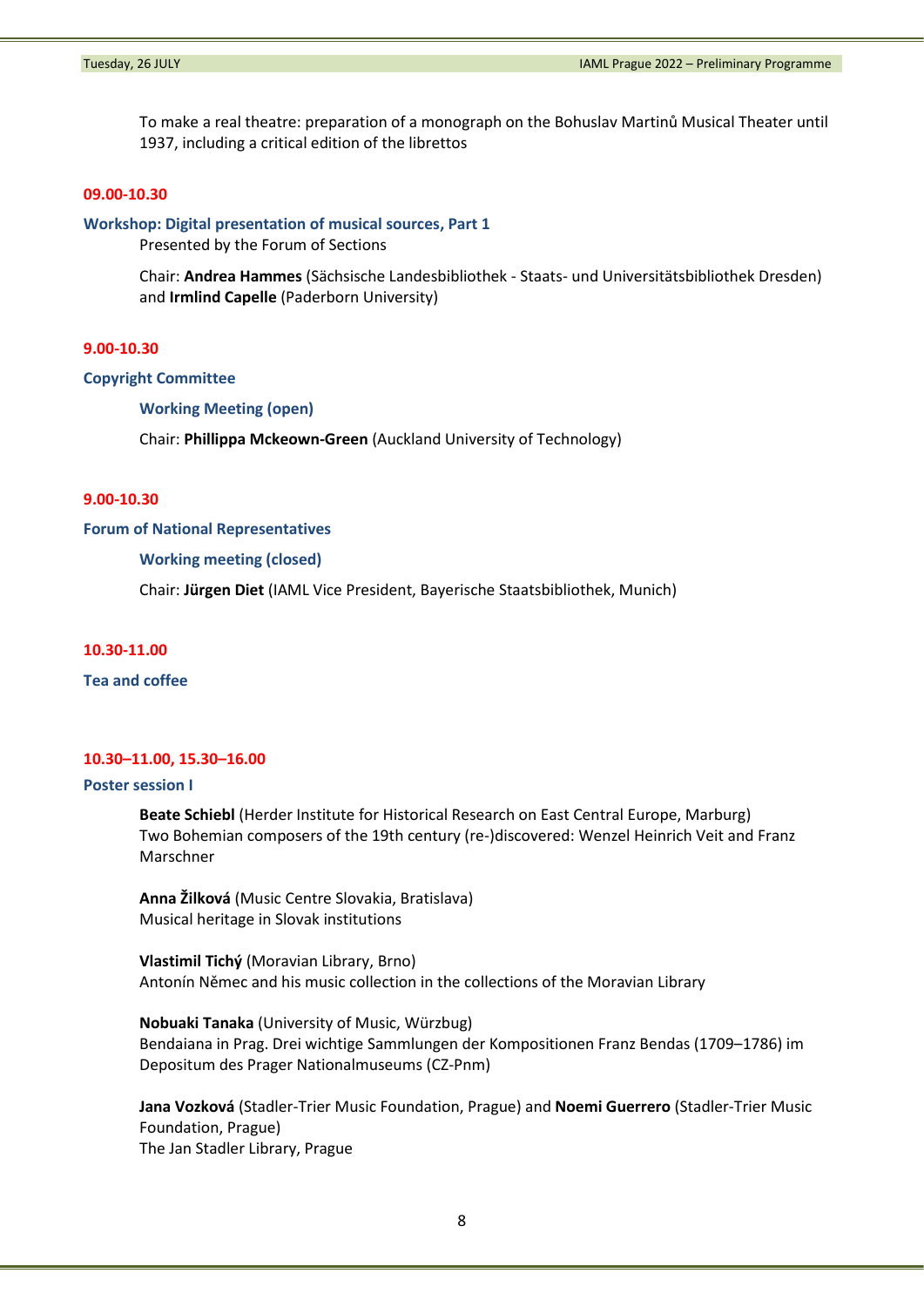**Imrich Šimig** (The Museum of Literature and Music, Banská Bystrica) 50th Anniversary of the Museum of Literature and Music in Banská Bystrica

**Eva Velická** (Prague) Bedřich Smetana - Má vlast/My country, new urtext edition

**Martinus Severt** (Royal Conservatoire The Hague) and **Paula Quint** (Netherlands Music Institute, The Hague) Presenting 'De Muziekverdieping' The Hague (The Netherlands)

**Jan Pirner** (The National Information and Consulting Centre for Culture (NIPOS), Prague) The NIPOS Library - in quest of choral music

**Wanda Rosinski** (University of Tennessee, Knoxville) Sharing the joy of music: a music cataloger's guide to training library staff with limited music expertise

**Petra Antalová** (Janáček Academy of Music and Performing Arts, Brno) Library of the Janáček Academy of Music and Performing Arts in Brno

### **11.00-12.30**

### **Preserving and researching the music of our time**

Presented by the Research Libraries Section

Chair: **Ruprecht Langer** (Deutsche Nationalbibliothek Leipzig)

**Presentation of the Research Libraries Section** Challenges and difficulties for research libraries – getting in touch with you

**Toomas Schvak** (Arvo Pärt Centre, Laulasmaa) and **Anneli Kivisiv** (Arvo Pärt Centre, Laulasmaa) Archiving a living composer: three main periods of building Arvo Pärt's archive

**Christofer Jost** (Zentrum für Populäre Kultur und Musik, Freiburg) The Archive for Pop Music Cultures at the Freiburg Center for Popular Culture and Music: conception, practice, and challenges

# **11.00-12.30**

#### **Behind the scenes of broadcasting orchestra music libraries**

Presented by the Broadcasting and Orchestra Libraries Section

Chair: **Sabina Benelli** (Fondazione Teatro alla Scala, Milan)

**Robert Škarda** (Czech Radio, Prague) Czech Radio: music publisher and its orchestral hire library

**Julia Pestke** (Westdeutsche Rundfunk, Cologne) Aus dem Archiv aufs digitale Notenpult

**Andreas Linne** (Theater und Philharmonie Essen) "Are there any cuts?"  $-$  "that's what I wanted to ask you!"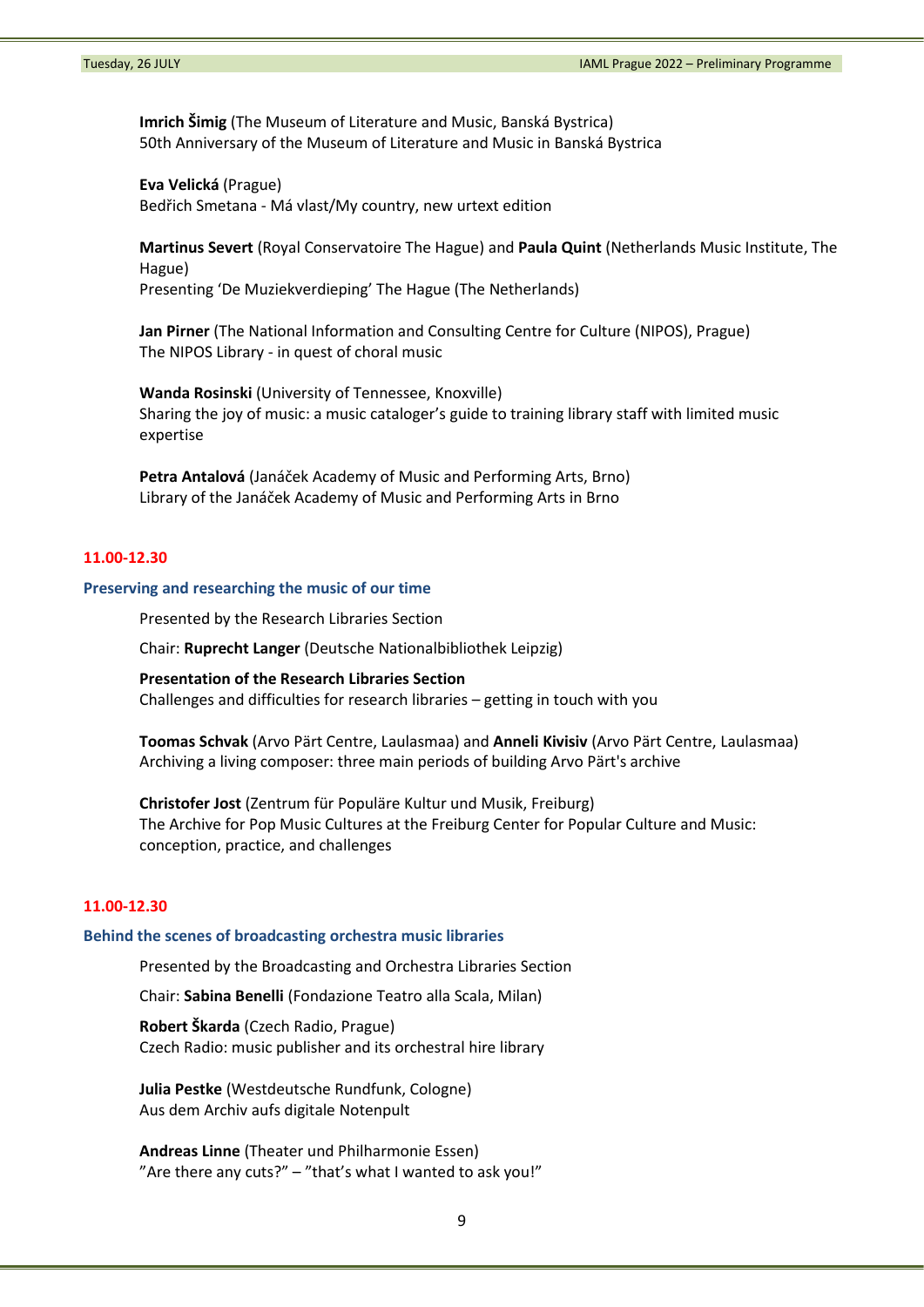## **11.00-12.30**

## **Workshop: Digital presentation of musical sources, Part II**

Presented by the Forum of Sections

Chair: **Andrea Hammes** (Sächsische Landesbibliothek - Staats- und Universitätsbibliothek Dresden) and **Irmlind Capelle** (Paderborn University)

# **11.00-12.30**

**Répertoire International des Sources Musicales (RISM)** 

### **RISM Workshop 1**

Chair: **Balázs Mikusi** (RISM Editorial Center, Frankfurt am Main) and **Jennifer Ward** (RISM Editorial Center, Frankfurt am Main)

**Space is limited. Please register by sending an e-mail t[o contact@rism.info.](mailto:contact@rism.info)**

### **11.00-12.30**

### **Public Libraries Section**

# **Working meeting (open)**

Chair: **Blanka Ellederová** (Municipal Library of Prague)

#### **12.30-14.00**

**Lunch**

### **14.00-15.30**

### **Composers, canons, collections**

Presented by the Libraries in Music Teaching Institutions Section

Chair: **Charles Peters** (Indiana University, Bloomington)

### **Sandi-Jo Malmon** (Harvard University, Cambridge, MA) and **Elizabeth Berndt-Morris** (Harvard University, Cambridge, MA)

Surveying composers part II: Interviews with composers regarding music discovery and their relationship to library collections

**Wilhelm Delport** (University of Cape Town)

Where are the 'other' scores? Addressing the lack of diversity in South African sheet music collections of the University of Cape Town

#### **M. Nathalie Hristov** (University of Tennessee, Knoxville)

Lost in translation: canons of western music and the role of music libraries in their dissemination, a case study from the University of Tennessee's Galston-Busoni Archives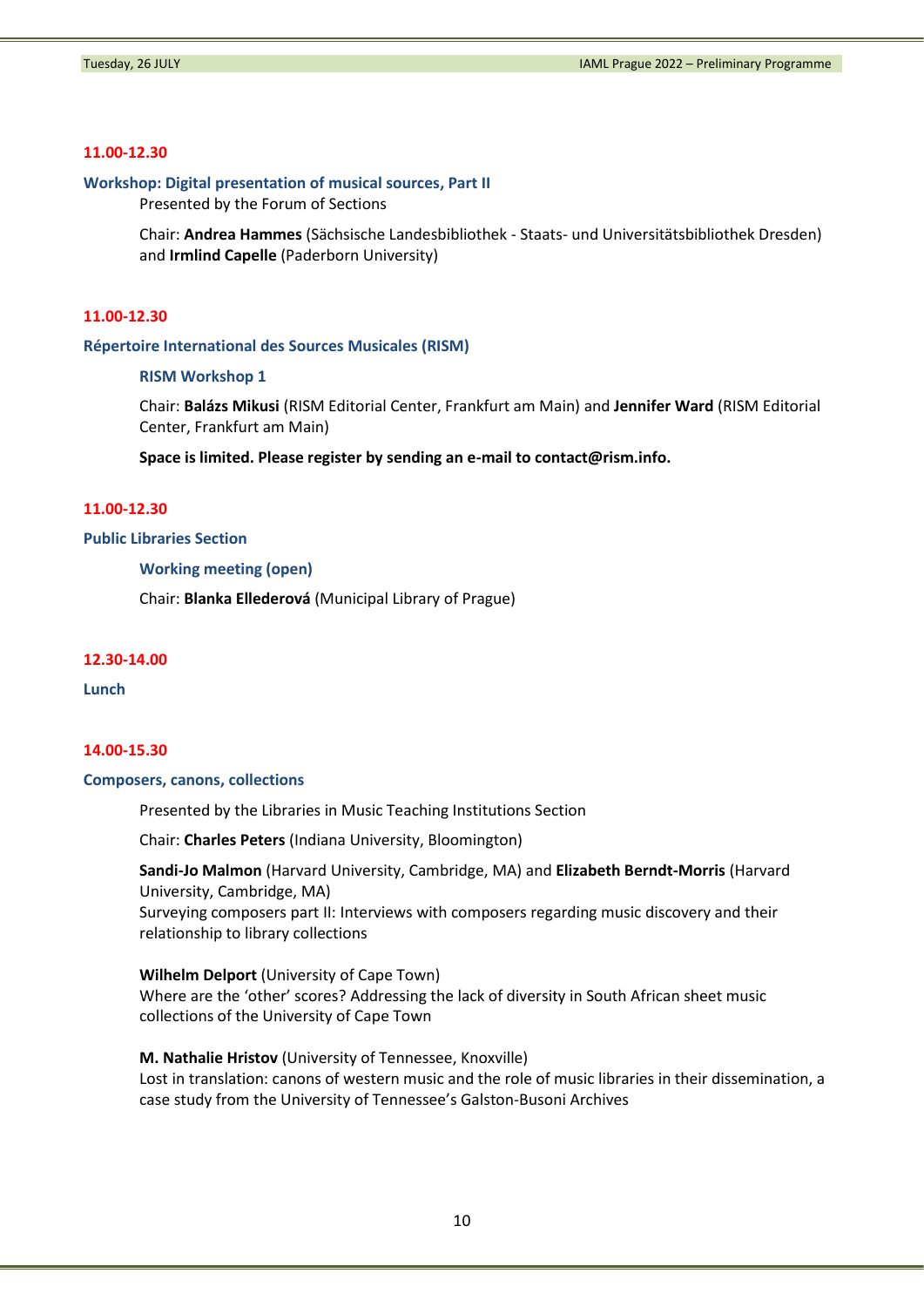#### **14.00-15.30**

#### **Approaches to preserving sound recordings**

Presented by the Forum of Sections

Chair: **Houman Behzadi** (McGill University, Montréal)

**Julie Devanz Fiorini** (Bibliothèque nationale de France, Paris) and **Pierre Pichon** (Bibliothèque nationale de France, Paris)

Le dépôt légal du son dématérialisé à la Bibliothèque nationale de France

**Alice Buttafava** (Milan), **Alina Mauri** (Milan) and **Glenda Romano** (Milan) The FAB-Beatles project, a unique collection

# **14.00-15.30**

#### **Composers and inspirations**

Presented by the Forum of Sections

Chair: **Geoff Thomason** (Royal Northern College of Music, Manchester)

**Marc Stoeckle** (University of Calgary) and **Sylvia Polachuck** (University of Calgary) WoO 195: The story and life behind a Beethoven piece: a virtual exhibit on the story of Théodore Frédéric Molt, only Canadian who met Ludwig van Beethoven in Vienna 1825

**Anita Breckbill** (University of Nebraska, Lincoln) A bird in Iowa, a bird in Bohemia: Dvořák and birdsong

**Nobuaki Tanaka** (Hochschule für Musik Würzburg) Franz Benda (1709–1786) –– Ein Originalgenie? Johann Gottlieb Graun (1702/03–1771) als wahrer Erfinder des "Benda'schen Stils"

# **14.00-15.30**

#### **Broadcasting and orchestra libraries section**

**Working meeting (open)**

Chair: **Sabina Benelli** (Teatro alla Scala, Milan)

# **14.00-15.30**

**Répertoire International des Sources Musicales (RISM)** 

#### **RISM Workshop 2**

Chair: **Balázs Mikusi** (RISM Editorial Center, Frankfurt am Main), **Jennifer Ward** (RISM Editorial Center, Frankfurt am Main)

**Space is limited. Please register by sending an e-mail t[o contact@rism.info.](mailto:contact@rism.info)**

# **14.00-15.30**

# **RILM Commission Mixte (IAML representatives)**

Chair: **Stefan Engl** (Wienbibliothek im Rathaus, Vienna)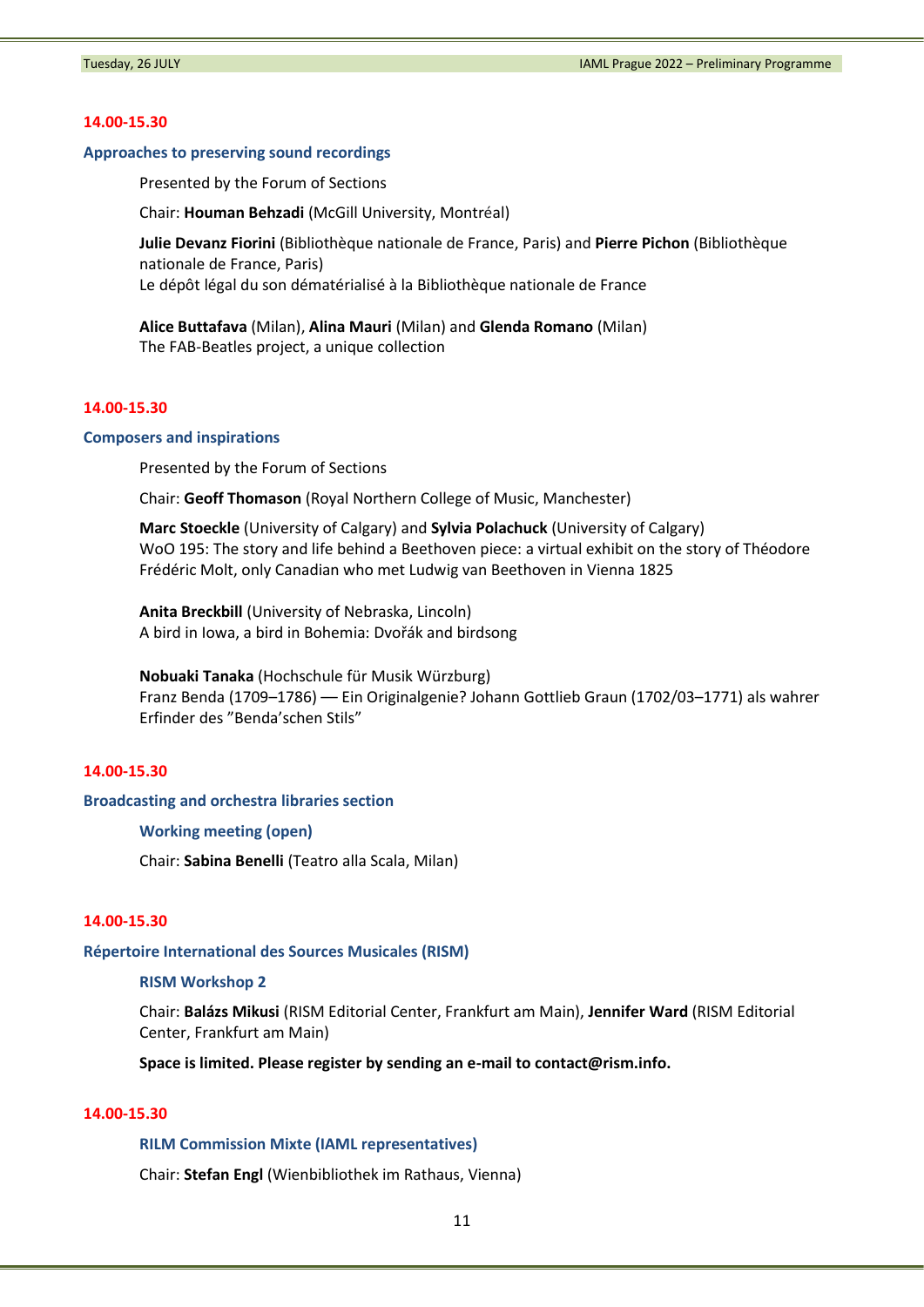# **15.30-16.00**

**Tea and coffee** 

**15.30-16.00**

**Poster session I**

# **16.00-17.30**

### **IAML General Assembly I**

Chair: **Pia Shekhter** (IAML President, Gothenburg University)

### **20.00**

**Hall C (Mirror Chapel)**

**Concert**

### **WEDNESDAY, 27 JULY**

# **9.00-10.30**

### **Bohemian music inventories and thematic catalogues of the past and the present**

Presented by the Organizing Committee

Chair: **Václav Kapsa** (Institute of Art History of the Czech Academy of Sciences)

**Vladimír Maňas** (Masaryk University, Brno) The earliest music inventories up to 1700 and their significance in the research on the music history of the Bohemian Lands

**Jana Spáčilová** (Palacky University, Olomouc) The beginnings of thematic music inventories in the Bohemian Lands

**Zuzana Petrášková** (National Library of the Czech Republic) and **Eliška Šedivá** (National Library of the Czech Republic) The catalogues of historical music collections in Czechoslovakia and the Czech Republic

**Václav Kapsa** (Academy of Sciences of the Czech Republic, Prague) Thematic catalogues of Bohemian composers – desiderata and perspectives

# **9.00-10.30**

#### **British music publishing and musical networks**

Presented by the Forum of Sections

Chair: **Jim Cassaro** (University of Pittsburgh)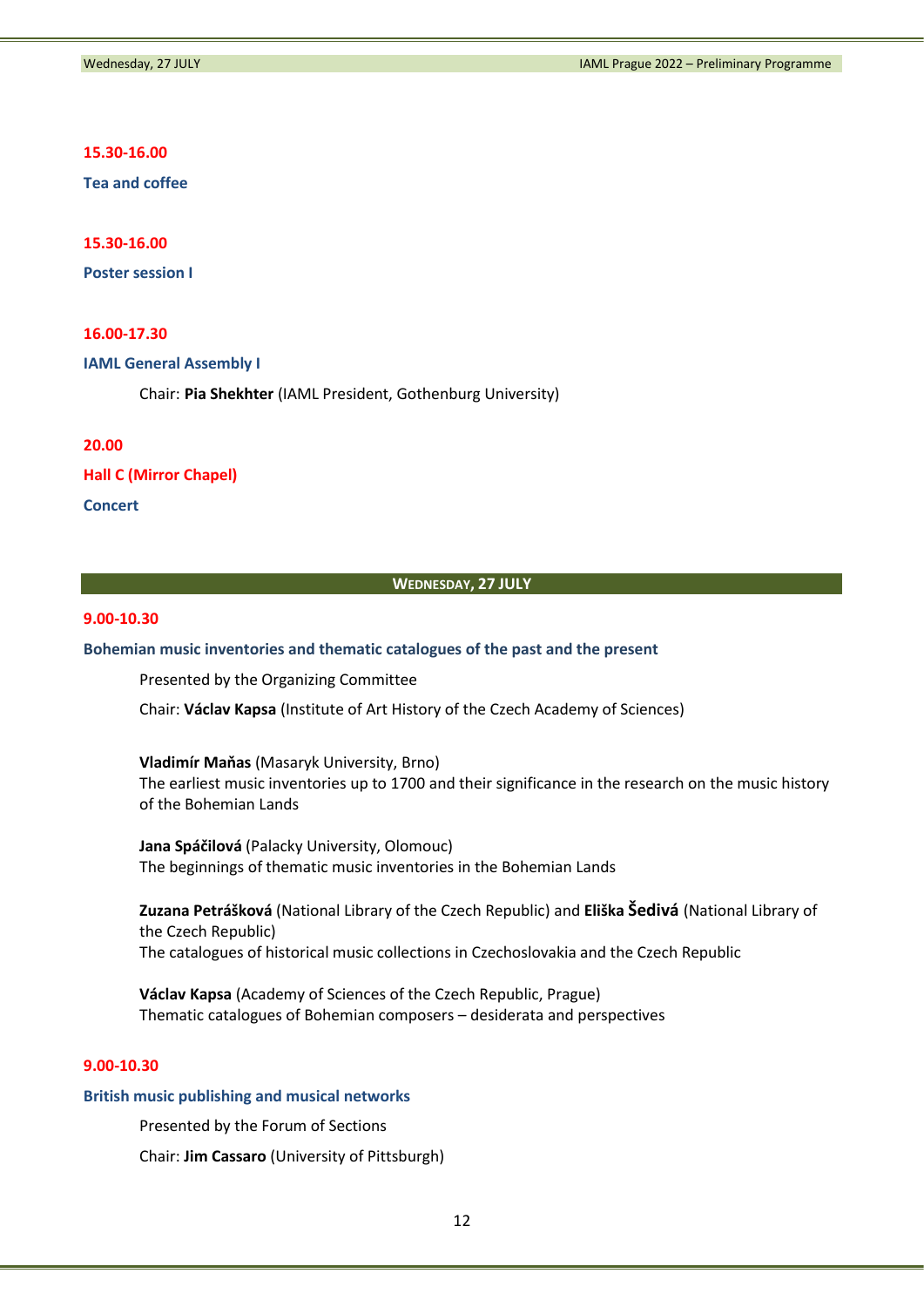**Luca Levi Sala** (Manhattan College, New York) "Haydn's symphonies scored by Clementi." A new source of the London Symphonies

**Lizzy Buckle** (Royal Holloway, University of London and Foundling Museum, London) Friends with benefits: visualising musicians' networks

**Dominic Bridge** (University of Liverpool and the British Library, London) Between culture and commerce: London music publishers 1750-1850

# **9.00-10.30**

### **Sources for opera, film and theatre**

Presented by the Forum of Sections

Chair: **Jutta Lambrecht** (Westdeutscher Rundfunk, Cologne)

**Jeff Lyon** (Brigham Young University, Provo) and **Brent Yorgason** (Brigham Young University, Provo) I'm beginning to see the leitmotif: Max Steiner's earliest surviving film score manuscript

**Angela Annese** (Conservatorio di Musica "Niccolò Piccinni", Bari) Nino Rota's *I due timidi* / *The two shy people*: the many lives of an opera for broadcasting

**Eridana Žiba** (National Library of Latvia, Rīga) Die Sammlung des Städtischen Deutschen Theaters Riga - die Forschungsergebnisse und Herausforderungen

### **10.30-11.00**

### **Tea and coffee**

# **11.00-12.30**

### **Current projects on music and theatre sources**

Presented by the Bibliography Section

Chair: **Stefan Engl** (Wienbibliothek im Rathaus, Vienna)

**Michael Staudinger** (University of Music and Performing Arts Vienna), **Werner Goebl** (Trompa: Towards Richer Online Music Public-domain Archives) and **David Weigl** (Trompa) Establishing a database for free digital performance material

**Federica Riva** (Conservatorio di musica "Antonio Scontrino" (Trapani), Rome) and **Olga Jesurum** (Rome)

Digital projects on Italian sources: Arrigo Boito's papers now online, including new documents on Giuseppe Verdi

**David A. Day** (Brigham Young University, Provo) In search of Jacques Brel: reflections on music bibliography in the 21st century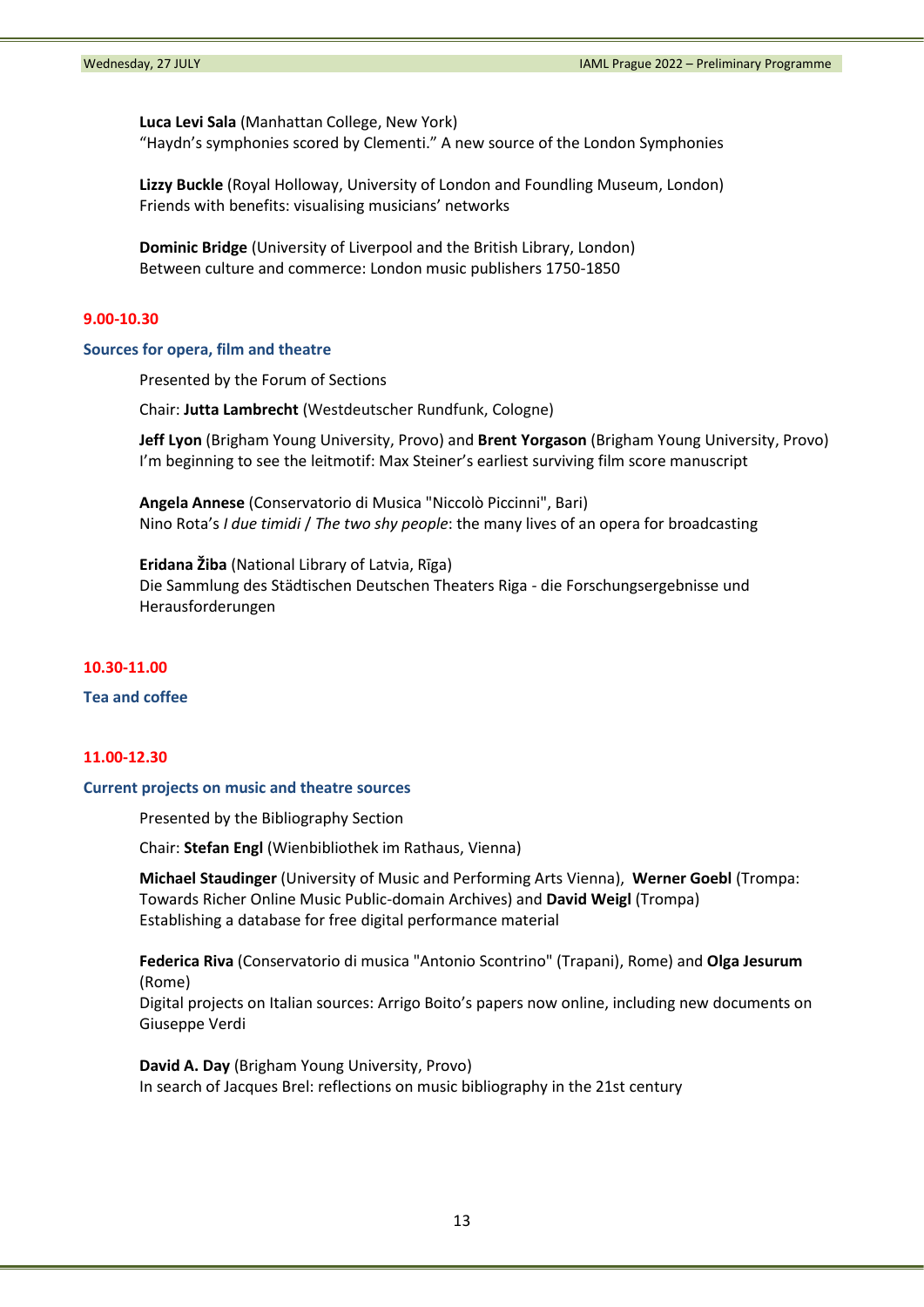#### **11.00-12.30**

#### **Music Librarianship: revisiting the past to reinvent the future**

Presented by the Public Libraries Section

Chair: **Blanka Ellederová** (Municipal Library of Prague)

**Elections**

**Jiří Slabihoudek** (Municipal Library of Prague) Music instruments lending services across the world. How and why libraries do it

**Marketa Dvorakova** (Municipal Library of Prague) Music Department of Municipal Library of Prague: reflections on century-long existence

**Pieter Johannes Michael Goossen** (Gelderland Library, Arnhem) Revival of the rubble: music performance in times of corona inspired by rediscovered local music heritage

### **11.00-12.30**

### **Facilitating collaborations between music libraries and academia**

Presented by the Forum of Sections

Chair: **Jürgen Diet** (IAML Vice President, Bayerische Staatsbibliothek, Munich)

**Desiree Mayer** (Sächsische Landesbibliothek - Staats- und Universitätsbibliothek Dresden) The NFDI4Culture consortium as a hub between research and libraries

**Aleksandra Markovic** (Donemus Publishing, Amsterdam) Forbidden music regained: collaborative approaches to (re)discovering music

**Isabel Gonçalves** (National Library of Portugal, Lisbon), **Sílvia Sequeira** (National Library of Portugal, Lisbon) and **António Jorge Marques** (CESEM / Universidade Nova de Lisboa) Solving puzzles: the project MARCMUS - Music paper and handwriting studies and the collaboration between music libraries and academia

# **11.00-12.30**

**Répertoire International de Littérature Musicale (RILM)** 

#### **Business meeting for national committees only**

Chair: **Jadranka Važanová** (RILM International Center, The City University of New York)

#### **12.30-14.00**

**Lunch**

# **12.30-14.00**

#### **Lunch with NKODA**

Space is limited: registration details to be confirmed.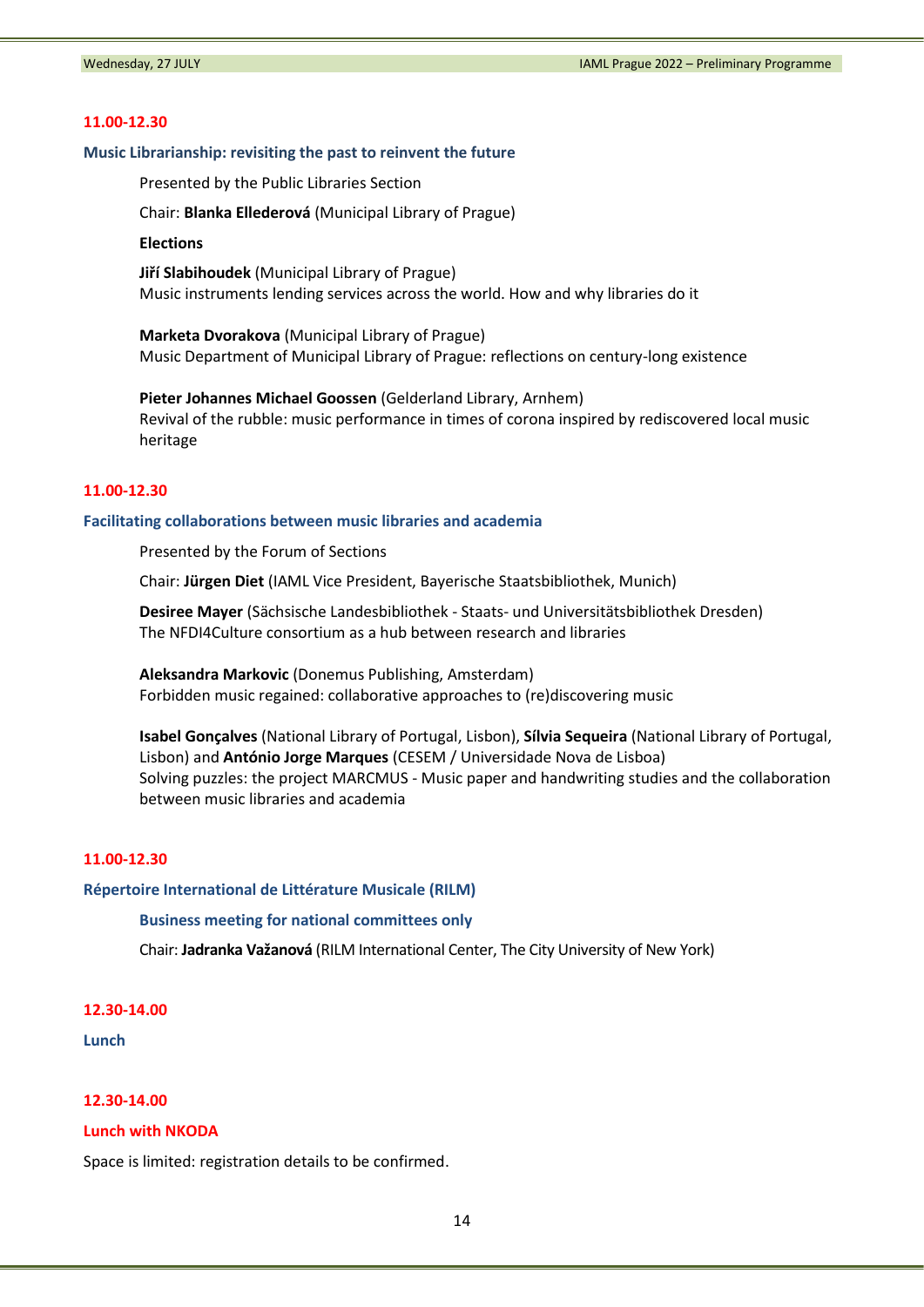### **14.00-18.00**

# **Excursions**

### **THURSDAY, 28 JULY**

# **9.00-10.30**

## **Joint IAML / DLfM paper session**

Presented by the Forum of Sections and DLfM

Chair: **Laurent Pugin** (RISM Digital Center, Bern)

**Cory McKay** (Marianopolis College, Montréal) and **Julie Cumming** (McGill University, Montréal) Summary features as the basis for content-based queries of symbolic music repositories

**Tim Crawford** (Goldsmiths University of London, London) and **Alastair Porter** (Pompeu Fabra University, Barcelona) Full-text searching of music online: an update on progress in F-TEMPO

**Olivier Lartillot** (University of Oslo) and **Hans-Hinrich Thedens** (National Library of Norway) Segmentation, transcription, analysis and visualisation of the Norwegian Folk Collection of Folk Music

# **9.00-10.30**

#### **Music books and material culture: sources and research questions**

Presented by the Forum of Sections

Chair: **Ewa Hauptman-Fischer** (University of Warsaw)

**Sanna Raninen** (Uppsala University) Music books in church inventories from Sweden and Finland, 1500–1750.

**Justyna Szczygieł** (Jagiellonian University, Kraków) Polish-Czech musical contacts in the eighteenth and early nineteenth centuries in light of preserved sources at Jasna Góra.

**Marija Kostić** (School for Musically Gifted Children Ćuprija, Music history teacher and Music librarian, Ćuprija) The legacy of Dragutin Čolić at the library of The School for Musically Gifted Children in Ćuprija (Serbia)

# **9.00-10.30**

**Stepping towards modernity: women musicians of modern Korea and the formation of new musical culture**

Presented by the Forum of Sections

Chair: **Hyun Kyung Chae** (Humanties of Korea Music Research Institute, Seoul)

**JeongYoun Chang** (Korea National University of Arts, Seoul) Female musicians' studying abroad and their pioneering legacy in modern Korea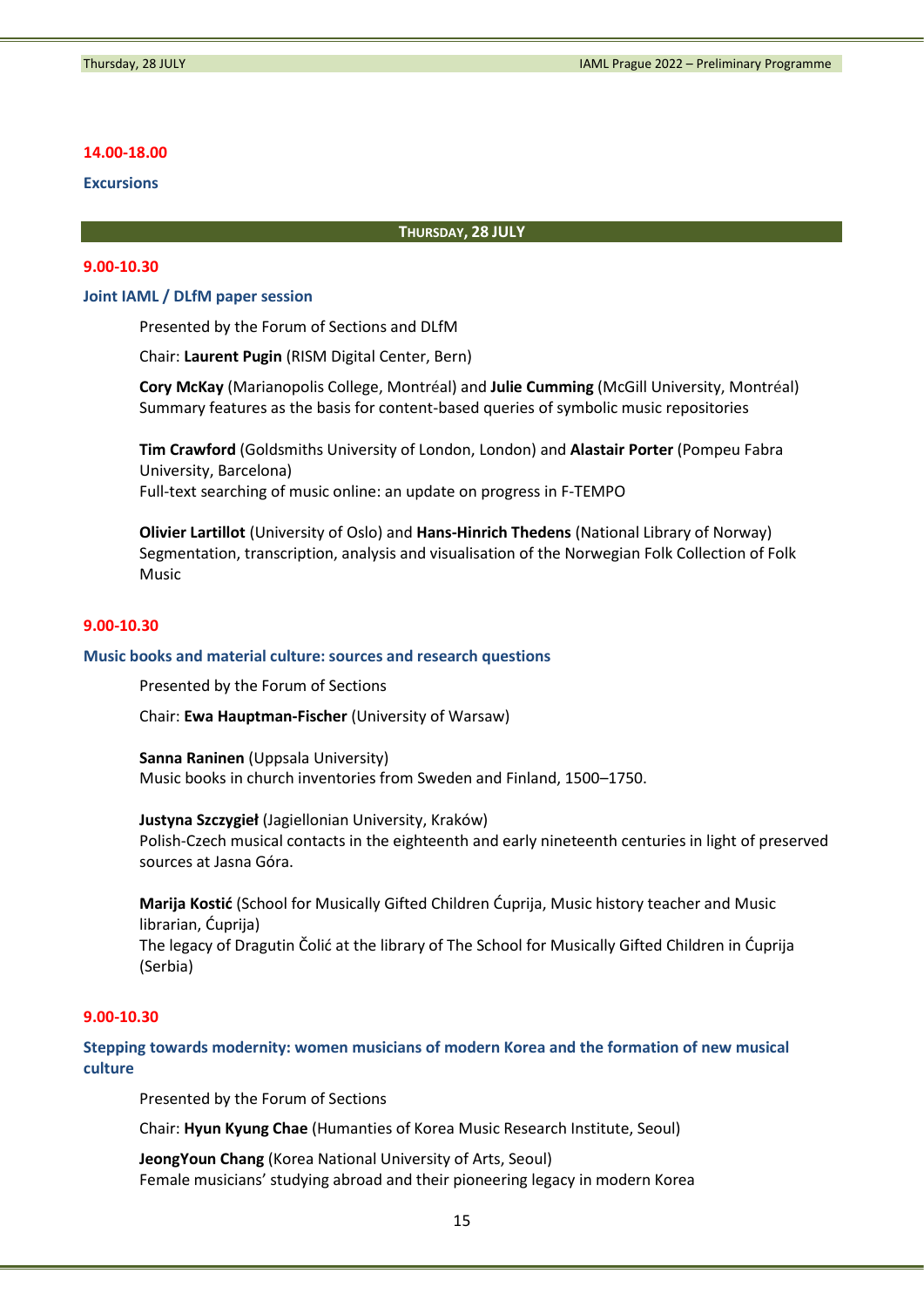**Hyun Kyung Chae** (Humanties of Korea Music Research Institute, Seoul) From adaptation to reflexivity: Kim Soon Ae and the modernization of Korean music

**Eun-Ha Kim** (Ewha Womans University, Seoul) Women, drawing the culture of modern music education in Korea

**SaRang Kim** (Humanities of Korea Music Research Institute, Seoul) In-between negotiations and transmission: Annie Baird's music activities in Korea

### **9.00-10.30**

# **Cataloguing Section**

**Business meeting (open)**

Chair: **Kimmy Szeto** (Baruch College, City University of New York)

## **9.00-10.30**

#### **Development Committee**

# **Working meeting (closed)**

Chair: **Jim Cassaro** (University of Pittsburgh)

# **10.30-11.00**

**Tea and coffee**

### **10.30–11.00, 15.30–16.00**

#### **Poster session II (Joint session with DLfM)**

**Joshua Neumann** (Akademie der Wissenschaften und der Literatur Mainz) MEI conversion for the Joseph Haydn Werkverzeichnis Online

**Paula Quint** (The Netherlands Music Institute, The Hague) Forbidden music regained, resounding the archives

#### **Rowan Standish Hayes** (Qwest TV) and **Natalie Gomez** (Qwest TV EDU)

The INA archive films (Institut National de l'audiovisuel): How Ella Fitzgerald, Dizzy Gillespie and countless black musicians sought greater freedom in 1950s France

**Jana Vozková** (Czech Academy of Sciences, Prague) and **Markéta Kratochvílová** (Czech Academy of Sciences, Prague) The Czech musicological bibliographical database: current state and perspectives

**M. Nathalie Hristov** (University of Tennessee, Knoxville) and **Chris Durman** (University of Tennessee, Knoxville)

Gottfried Galston's Studienbuch: the musical and pedagogical legacy of an artistic genius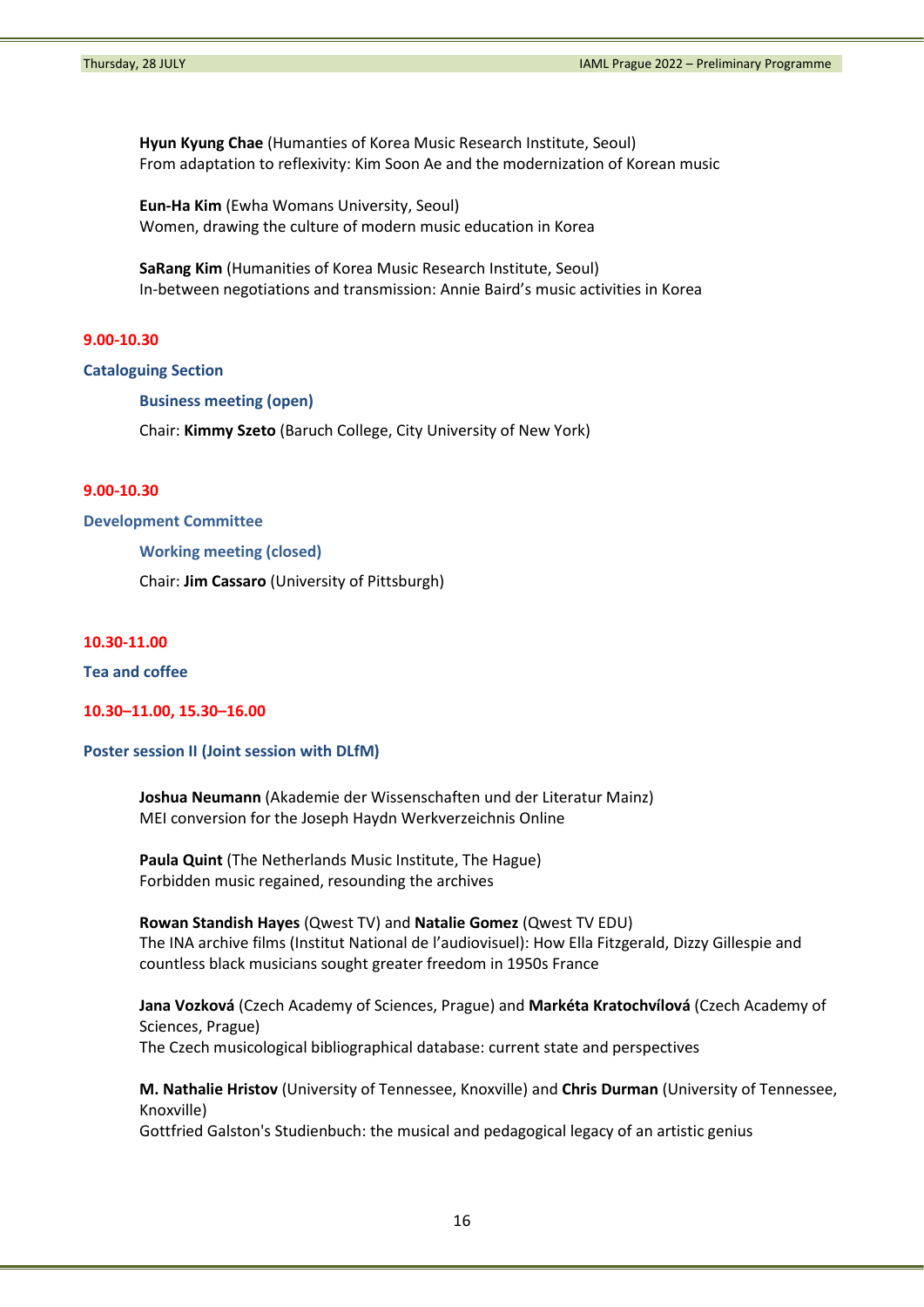#### **M. Chudy**, **E. Łukasik**, **E. Kuśmierek**, and **T. Parkoła**

Preserving intangible cultural heritage: can digital resources of folk music and dance groups be FAIR?

# **Martin Digard**, **Florent Jacquemard**, and **Lydia Rodriguez-de la Nava**

Automatic transcription of MIDI drum performances

### **Sylvia Yang**, **Angela Pratesi**, **Allison McClanahan**, and **Andrea Morris**

Introducing the Music Instruction & Pedagogy Repository (MIPR): an accessible, sustainable, and collaborative OER for music

# **Yucong Jiang**

AI-assisted annotation and analysis of music performance through audio-to-score alignment

# **11.00-12.30**

#### **Researching the past: sources, contacts and convents**

Presented by the Reseach Libraries Section

Chair: **Ruprecht Langer** (Deutsche Nationalbibliothek Leipzig)

**Jan Dewilde** (Royal Conservatoire Antwerp, Antwerp) The contacts between Flanders and the Czech music scene in the second half of the 19th century

**Marek Bebak** (Jagiellonian University, Kraków) The musical culture of Carmelites in the former Polish-Lithuanian Commonwealth during the seventeenth and eighteenth century. Sources and documentation

**Hana Studeničová** (Institute of Musicology, Slovak Academy of Sciences, Bratislava) Erhaltene Musikalien mit der Signatur Q aus der Klosterbibliothek der Augustiner-Eremiten in Brünn

# **11.00-12.30**

#### **Looking after your physical and digital AV collections**

Presented by the Audio-Visual Materials Section

Chair: **Zane Grosa** (National Library of Latvia, Riga)

**Will Prentice** (British Library, London) Back to basics: Looking after physical AV items in your collection

**Nadja Wallaszkovits** (Staatliche Akademie der Bildenden Künste Stuttgart) Digital, digitised, digitally-born AV materials, their formats, preservation and management

### **11.00-12.30**

#### **Music collections and their histories in the Czech Republic and Slovakia**

Presented by the Forum of Sections

Chair: **Rupert Ridgewell** (IAML Vice President, British Library, London)

**Marketa Kabelkova** (Nationalmuseum in Prag, Tschechisches Museum für Musik, Prague) Nationalmuseum – Tschechisches Museum für Musik in Prag - Geschichte der Institution und ihre Sammlungen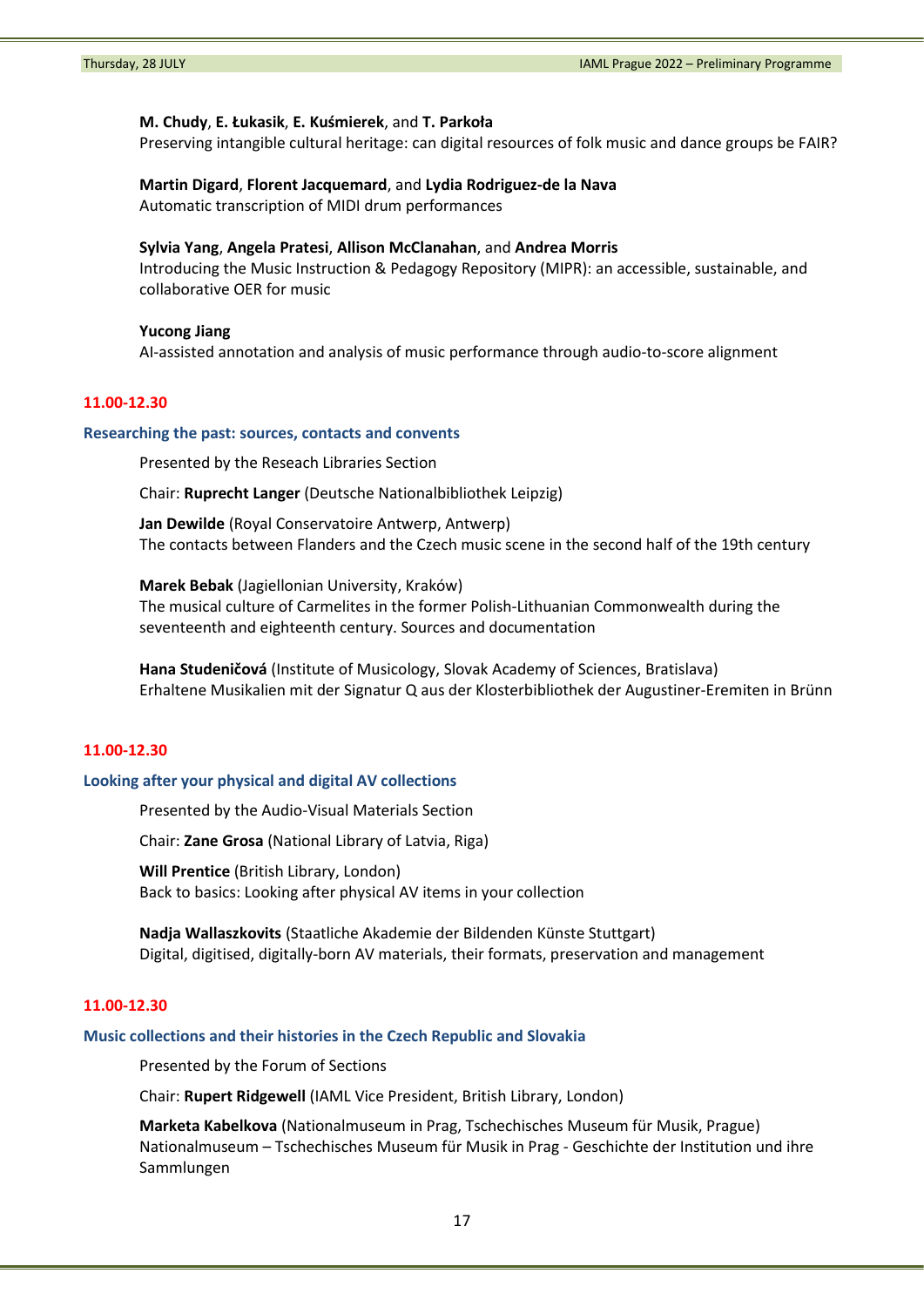**Ludmila Šmídová** (National Library of the Czech Republic, Prague) Vítězslav Novák in the collection of the Music Department of the National Library of the Czech Republic

# **11.00-12.30**

*DLfM Session 1 – Data and models*

## **11.00-12.30**

### **Constitution Committee**

**Working meeting (closed)**

Chair: **Barbara Wiermann** (Sächsische Landesbibliothek- Staats- und Universitätsbibliothek Dresden)

### **11.00-12.30**

## **Fontes artis musicae**

#### **Working meeting (closed)**

Chair: **Jim Cassaro** (University of Pittsburgh)

# **12.30-14.00**

**Lunch**

#### **14.00-15.30**

#### **Bibliography as a tool of cultural preservation**

Presented by Répertoire International de Littérature Musicale (RILM)

Chair: **Barbara Dobbs Mackenzie** (RILM International Center, The City University of New York)

**Barbara Dobbs Mackenzie** (RILM International Center, The City University of New York) and **Jadranka Važanová** (RILM International Center, The City University of New York) RILM in 2022

**Zdravko Blažeković** (RILM International Center, The City University of New York), **Antonio Baldassarre** (Hochschule Luzern – Musik), and **Daniela Castaldo** (Università del Salento) Moving into the digital age: the new DEUMM ONLINE

**Stephanie Bonjack** (University of Colorado Boulder) Highlighting performing arts and cultural heritage in Ukraine

# **14.00-15.30**

#### **Sources for performance, performance as a source**

Presented by the Broadcasting and Orchestra Libraries Section

Chair: **Sabina Benelli** (Fondazione Teatro alla Scala, Milan)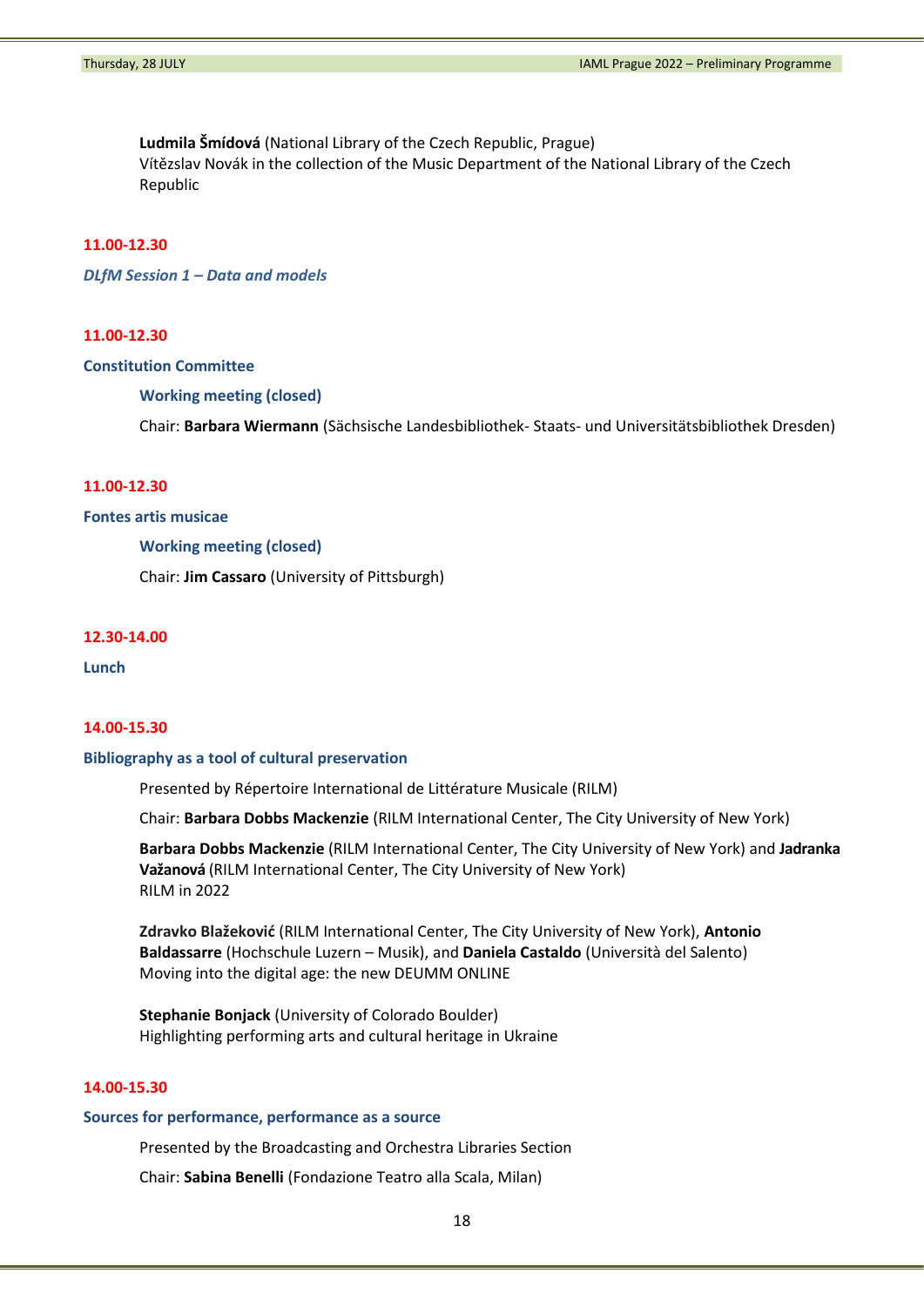**Tzu-Chia Tseng** (National Taiwan Normal University, Taipei) Preserve and present: building the National Taiwan Symphony Orchestra Archives

**Werner J. Wolff** (Notengrafik Berlin, Berlin) Der Rosenkavalier – a new approach to practical editions by synoptic comparison of annotated performance materials

**Philomeen Lelieveldt** (Netherlands Music Institute, The Hague) Sounding the archives: podcasts as carriers for archival storytelling

# **14.00-15.30**

### **Sources for research on ecclesiastical musical life**

Presented by the Forum of Sections

Chair: **Martinus Severt** (Royal Conservatoire The Hague)

**Sonia Rzepka** (University of Warsaw) Notes from a personal calendar - a music inventory from Wschowa (*Fraustadt*) 1682

**Ewa Hauptman-Fischer** (University of Warsaw) Pater Carolus Weldamon (d. 1736), Canon Regular from Fulnek Monastery – unknown composer and his music

**Ulrike Wagner** (Musikarchiv Stift Klosterneuburg) Inspirationsquelle (Musik-)Bibliothek. Anton Rösner und das Stift Klosterneuburg im 19. Jahrhundert

# **14.00-15.30**

*DLfM Session 2 - FAIR principles in Digital Libraries for Musicology*

# **14.00-15.30**

### **Publications Committee**

**Working meeting (closed)**

Chair: **Jane Gottlieb** (IAML Vice President, Julliard School, New York)

# **15.30-16.00**

**Tea and coffee** 

# **15.30-16.00**

**Poster session II (Joint session with DLfM)**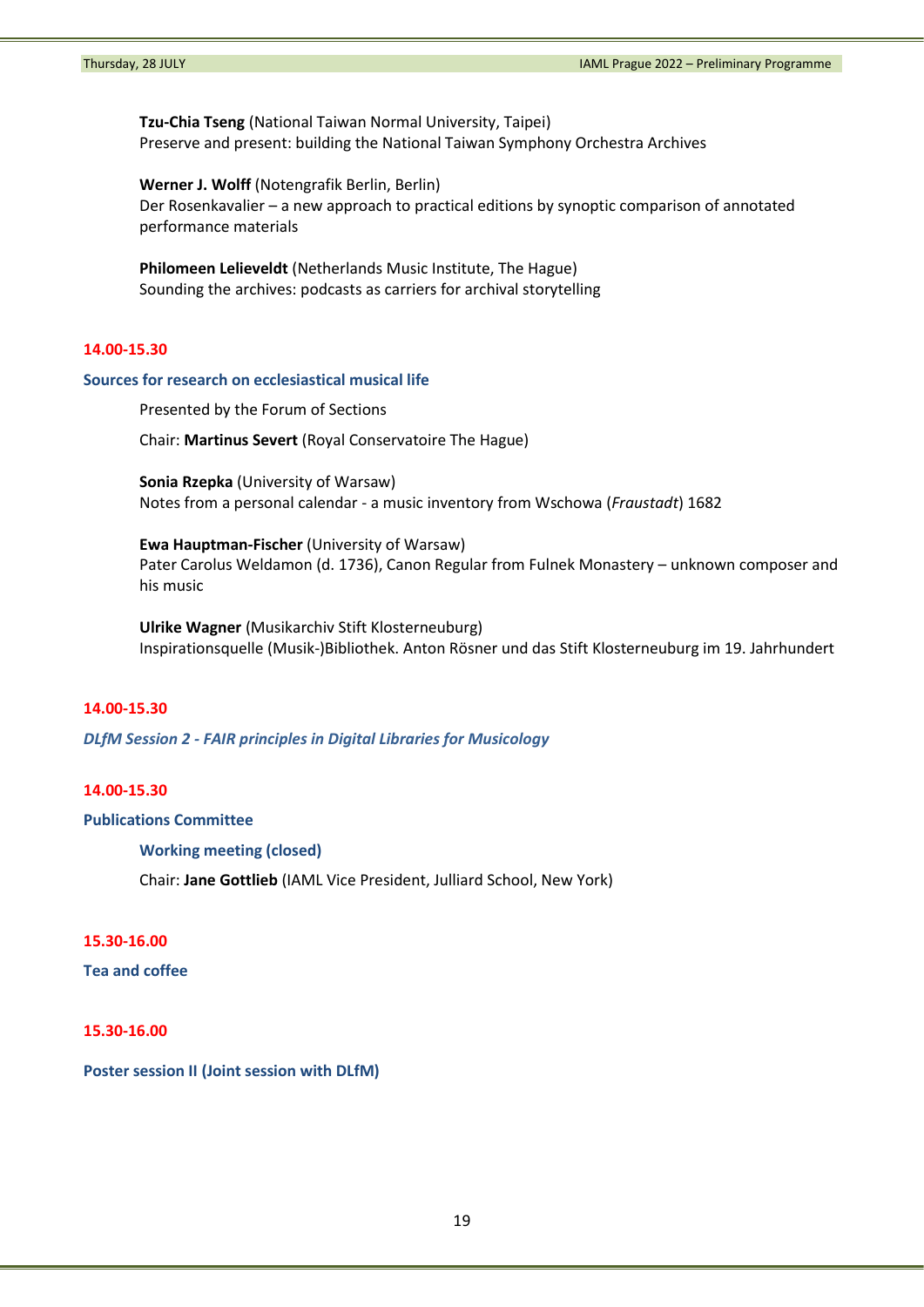### **16.00-17.30**

# **Répertoire International de la Presse Musicale (RIPM)**

Chair: **H. Robert Cohen** (RIPM International Center, Baltimore)

**Nicoletta Betta** (RIPM, Bologna) RIPM in 2022

**Benjamin Knysak** (RIPM International Center, Baltimore) Une Revue (n')est (pas) un cimetière! Marc Blumenberg and *The Musical Courier*

**John Ehrenburg** (RIPM, State College, Pennsylvania) The "Free Jazz" Press, 1965-1979

**Justyna Kica** (Jagiellonian University, Kraków) and **Michał Jaczyński** (Jagiellonian University, Kraków) The year of Ignacy Jan Paderewski's rule in Poland in the light of satirical drawings from the European and American press

#### **16.00-17.30**

#### **Special applications of cataloguing**

Presented by the Cataloguing and Metadata Section

Chair: **Kimmy Szeto** (Baruch College, City University of New York)

**Andreia Duarte** (Centro de Estudos em Música e Dança (INET-md) / University of Aveiro) Cataloguing gramophone disc records at the Museum of the University of Aveiro: a contribution to the integration of sound documents in multidisciplinary information platforms

**Steven Jeon** (University of Birmingham) Preparing a thematic catalogue of the British string quartets of the early twentieth century

# **16.00-17.30**

### **Czech musicians and their collections**

Presented by the Forum of Sections

Chair: **Jim Cassaro** (University of Pittsburgh)

**Miklós Grégász** (University of Debrecen) Moments from the life of Jan Kubelik and his family, as seen through the visual inheritance of their seamstress and through the contemporary Hungarian press

**Jane Gottlieb** (The Juilliard School, New York) Rudolf Firkušný and Yveta Synek Graf: Czech music collections at The Juilliard School

**Martin Ledvinka** (Bohuslav Martinu Institute, Prague) Bohuslav Martinů's and Viktor Kalabis' online archives

# **16.00-17.30**

*DLfM Session 3 - Tools and visualisation*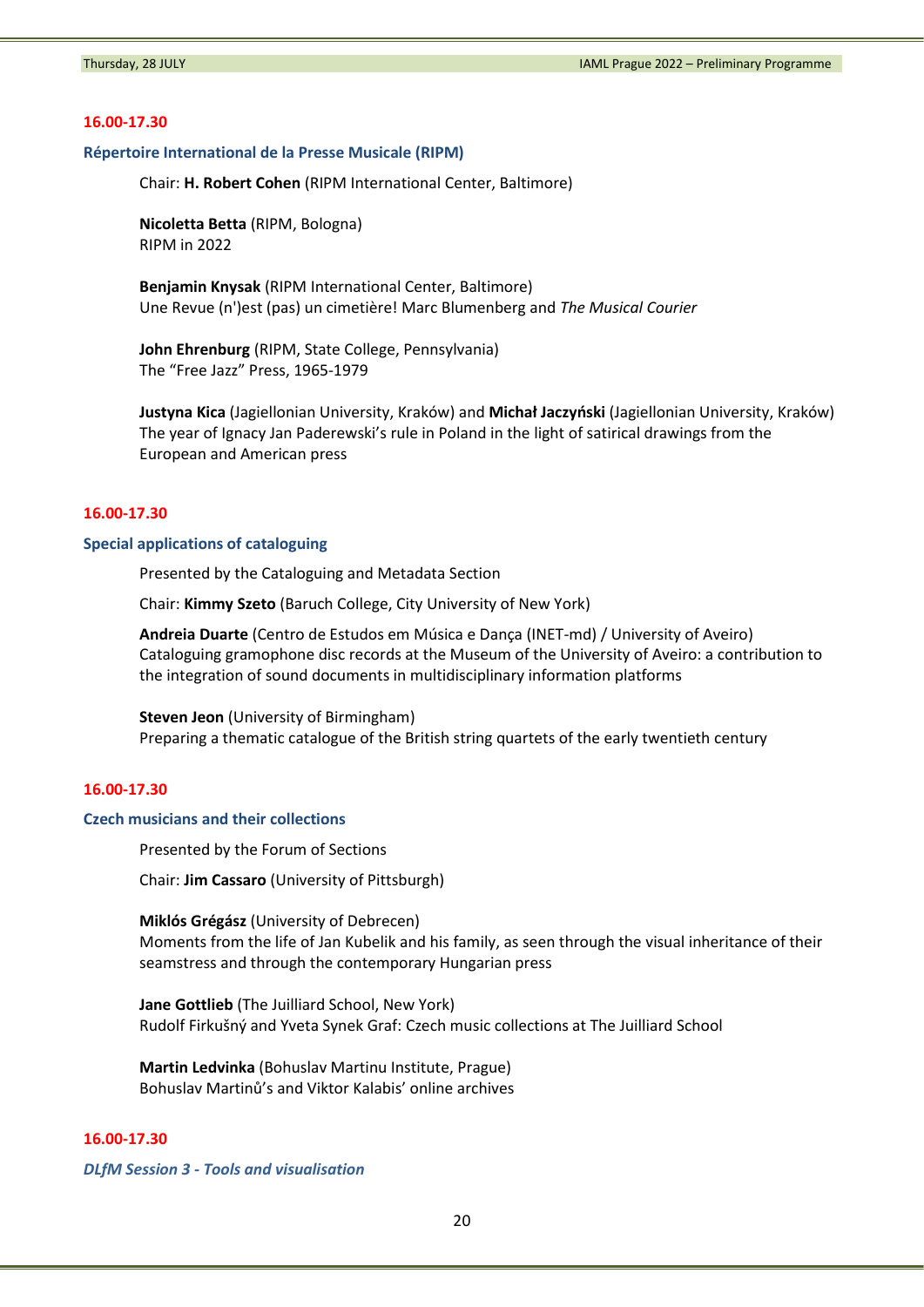#### **16.00-17.30**

**Libraries in Music Teaching Institutions Section**

**Working meeting (open)**

Chair: **Charles Peters** (Indiana University, Bloomington)

# **16.00-17.30**

**Membership, Outreach and Advocacy Committees**

**Joint working meeting (closed)**

Chair: **Anna Pensaert** (IAML Vice President, Cambridge University Library)

### **20.00**

Klementinum, St. Salvator Church

**Concert**

#### **FRIDAY, 29 JULY**

# **9.00-10.30**

#### **Répertoire International des Sources Musicales (RISM)**

Chair: **Balázs Mikusi** (RISM Editorial Center, Frankfurt am Main)

**Balázs Mikusi** (RISM Editorial Center, Frankfurt am Main) Three years of RISM

**Jürgen Diet** and **Bernhard Lutz** (Bayerische Staatsbibliothek, Munich) The RISM OPAC: latest developments and future perspectives

**Andrew Hankinson** and **Laurent Pugin** (RISM Digital Center, Bern) Inaugurating RISM Online: a new gateway to RISM Data

### **9.00-10.30**

#### **Celebrating the Xenakis centenary**

Presented by the Forum of Sections

Chair: **Sandi-Jo Malmon** (Harvard University)

**Stella Kourmpana** (Athens Conservatoire) Xenakis's legacy in Greece: the KSYME Archives within the Athens Conservatoire's collection

**Katerina Tsioukra** (Athens)

Contemporary Music Research Center: revealing the history of the Athens-based Xenakis Center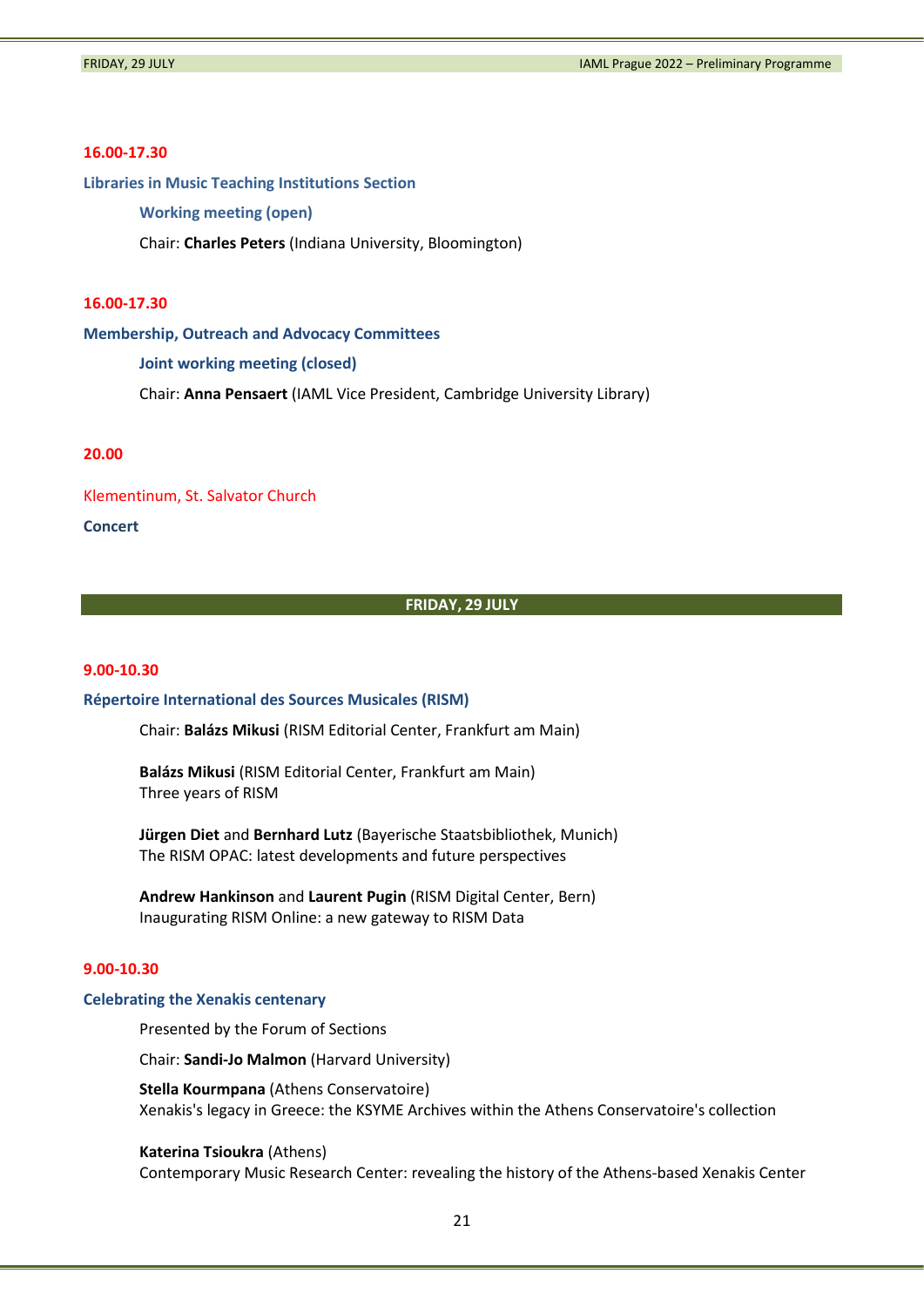**Sharon Kanach** (Centre Iannis Xenakis / GRHis / Université de Rouen Normandie, Rouen) and **Cyrille Delhaye** (Centre Iannis Xenakis, Rouen) Creating new cultural content from old archival materials

# **9.00-10.30**

**Czech and Polish music and musicians in the early twentieth century**

Presented by the Forum of Sections

Chair: **Iva Horová** (National Technical Library, Prague)

**Katie Buehner** (University of Iowa, Iowa City) and **Filip Šír** (National Museum, Prague) Ed. Jedlička: early Czech recordings in the United States

**Paweł Nodzak** (Stanisław Moniuszko Academy of Music, Gdańsk) Treasury of the 20th century accordion music – the Jerzy Jurek Vinyl Collection in the Library of the Stanisław Moniuszko Academy of Music in Gdańsk

**Jana Michálková Slimáčková** (Janáček Academy of Performing Arts, Brno) Sources and printed documents on the life and work of organist Bedřich Antonín Wiedermann

# **9.00-10.30**

## **Forum of Sections**

**Working meeting (closed)**

Chair: **Rupert Ridgewell** (IAML Vice President, British Library, London)

# **10.30-11.00**

#### **Tea and coffee**

### **11.00-12.30**

# **Look at all the library people: shifting roles and staff development**

Presented by the Service and Training Section

Chair: **Katherine Penner** (University of Manitoba, Winnipeg)

**Barbara Fuchslehner** (University of Music and Performing Arts Vienna) and **Anna Eberhöfer** (University of Music and Performing Arts Vienna) Academic writing support – a new field of activity for music librarians?!

Training for music library staff: a discussion Speakers: **Katherine Penner** (University of Manitoba, Winnipeg). **Janneka Guise** (University of Toronto), **M. Nathalie Hristov** (University of Tennessee, Knoxville)

## **11.00-12.30**

#### **Music Archives in Belgium and Canada**

Presented by the Archives and Music Documentation Centres Section

Chair: **Jaska Järvilehto** (Finnish Broadcasting Company Yle, Helsinki)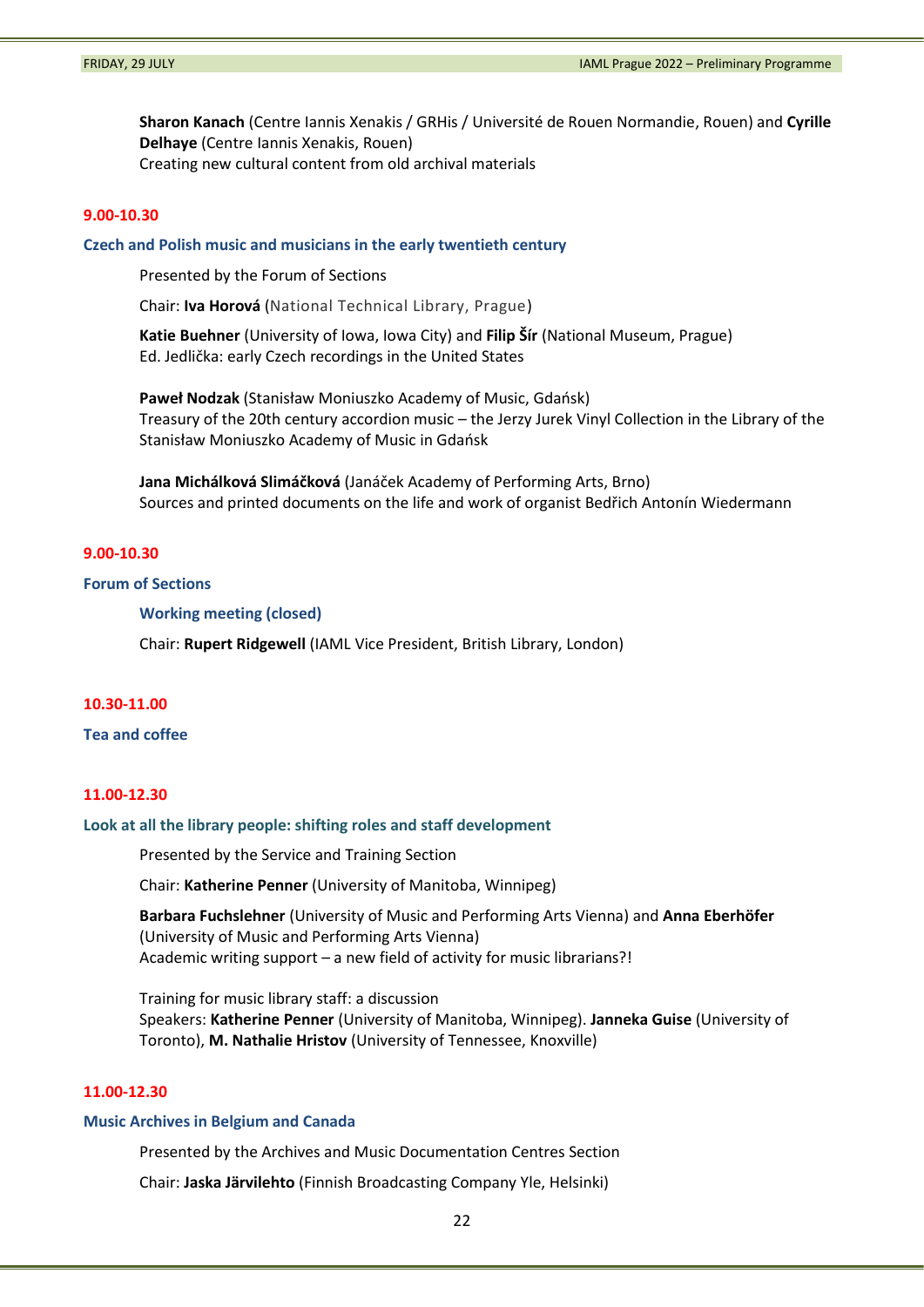**Regina Landwehr** (University of Calgary) and **Robb Gilbert** (University of Calgary) The archives of EMI Music Canada: acquisition, processing, preservation and access

**Mariet Calsius** (CEMPER, Mechelen) Future proofed? Non-binding surveillance on archives of music organisations in Flanders

**Pascal Landry** (Université Laval, Québec) Archives, improvisation musicale et trajectoires documentaires: le cas de Libr'aerie

# **11.00-12.30**

**Opening up the digital archive: insights on openness in digitisation and digital archiving from the InterMusE project**

Presented by the Forum of Sections Chair: **Rachel Cowgill** (University of York)

Speakers include: **Rachel Cowgill** (University of York), **Charlotte Armstrong** (University of York), **Alan Dix** (Swansea University) and **J. Stephen Downie** (University of Illinois Urbana-Champaign)

# **11.00-12.30**

**Répertoire International des Sources Musicales (RISM)** 

**Commission Mixte (closed)**

Chair: **Richard Chesser** (British Library, London)

## **11.00-12.30**

**Cataloguing Section**

**Business Meeting (open)**

Chair: **Kimmy Szeto** (Baruch College, City University of New York)

#### **12.30-14.00**

**Lunch**

#### **14.00-15.00**

### **Hot topics**

Chair: **Anna Pensaert** (Cambridge University)

### **14.00-15.00**

#### **Medieval manuscripts and invisible publishers**

Presented by the Forum of Sections

Chair: **Eva Neumayr** (Archiv der Erzdiözese Salzburg / Internationale Stiftung Mozarteum Salzburg)

**Veronika Garajová** (Slovak Academy of Sciences, Bratislava) '"Bohemian elements" in medieval notated manuscripts from Slovakia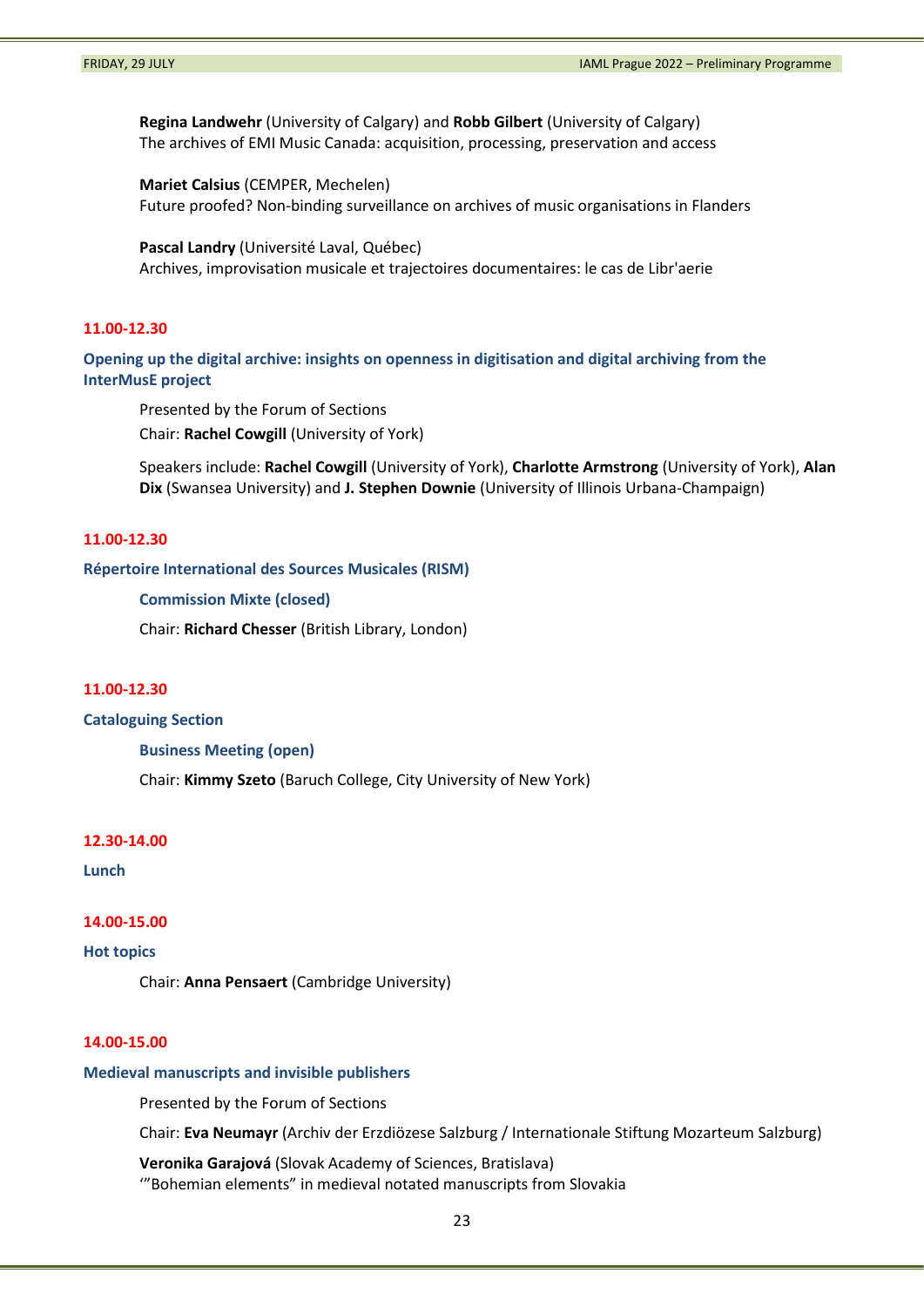**Maria João Albuquerque** (Inet-md/Nova University of Lisbon; Ajuda Library, Lisbon) Invisible publishers: women music publishers in Portugal in the 19th century

# **14.00-15.00**

#### **Sources for musicological research**

Presented by the Forum of Sections

Chair: **Benjamin Knysak** (RIPM International Center, Baltimore)

**Thomas Holme** (Aarhus University)

Densities, deformities and dislocations in musicological correspondences – unknown letter exchanges of Knud Jeppesen during the 1920s-1950s

**Juergen Warmbrunn** (Herder-Institute Research Library, Marburg) Nothing is as old as yesterday's newspaper ... but isn't old also beautiful? On the possible relevance of a newspaper and newspaper clippings collection on East Central Europa for musicological research

# **14.00-15.00**

### **Contemporary music archives**

Presented by the Forum of Sections

Chair: **John Wagstaff** (IAML Historian, Ely, UK)

**Joevan de Mattos Caitano** (Hochschule für Technik und Wirtschaft Dresden) Internationales Musikinstitut Darmstadt in exchanges with South America from 1950 to 1990: introduction to the IMD Archiv and other sources

#### **Brian Inglis** (Middlesex University, London)

Erik Chisholm and the Active Society for the Propagation of Contemporary Music: an archival research scoping study

# **14.00-15.00**

**RISM Coordinating Committee**

**Working meeting (closed)**

Chair: **Sonia Wronkowska** (National Library of Poland, Warsaw)

### **15.00-15.15**

#### **Break**

#### **15.15-17.00**

#### **General Assembly II and Closing Session**

Chair: **Pia Shekhter** (IAML President, Gothenburg University)

# **19.00-23.00**

**Farewell dinner**